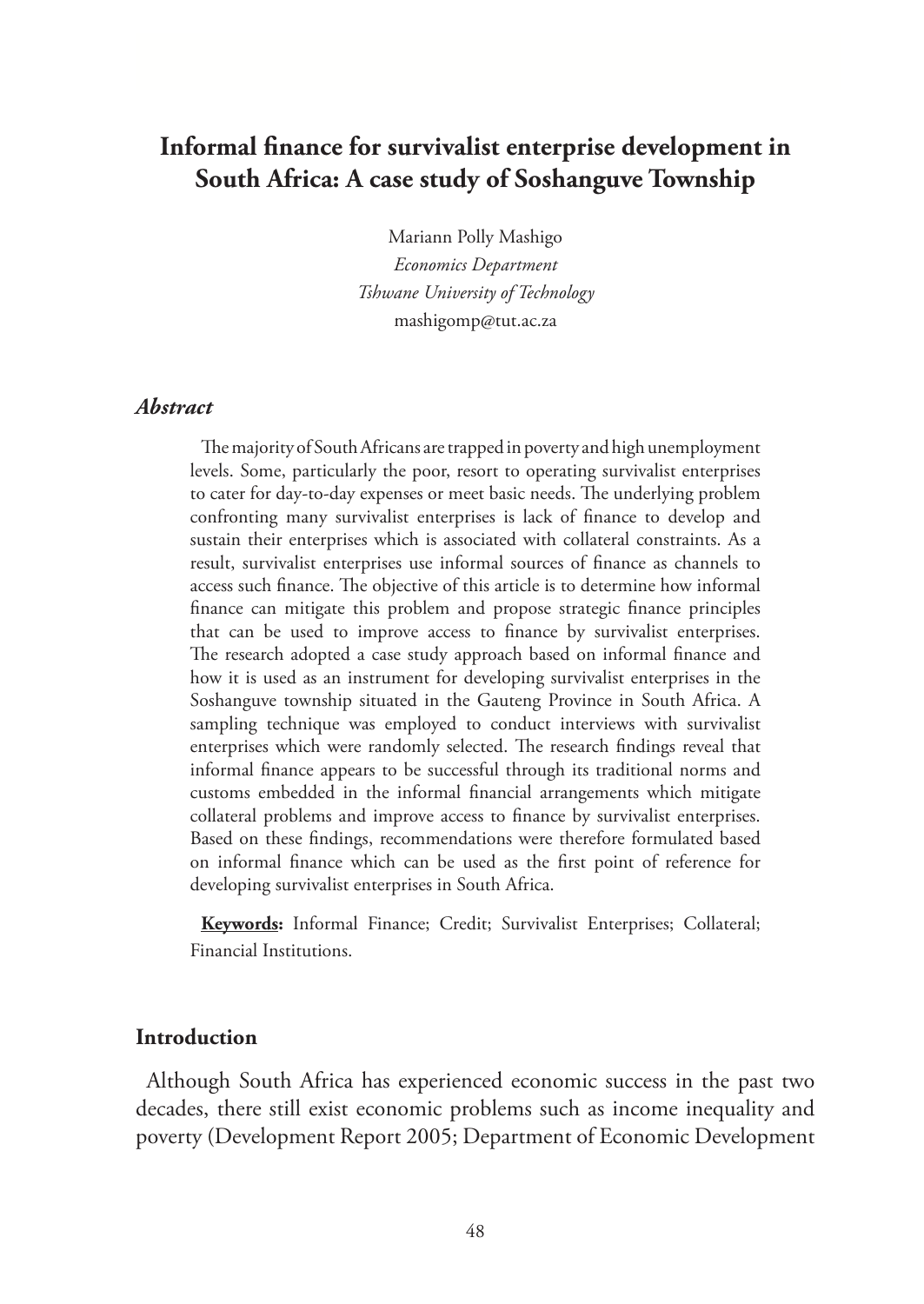2010).1 These problems are prevalent in rural areas and townships where the majority of the poor people live and survivalist enterprises operate. Survivalist enterprises are enterprises which operate in the informal sector of the economy and mainly undertaken by unemployed persons to provide minimum means to their families.<sup>2</sup> Survivalist enterprises invest little capital with very small opportunities for growing. The challenge facing survivalist enterprises is lack of finance to develop and sustain the enterprises. A major focus of the recent literature has been on the formal financial sector (such as commercial banks and micro finance/lending) that is directly regulated by government legislation and policies. Little has been done to examine the informal finance and its contribution to development processes in South Africa.3 Informal finance refers to the extension of credit or small loans in an adaptive manner to the needs of clients rather than in a manner conditioned by the formal financial policy-makers' or regulators' perceptions of these needs.<sup>4</sup> This means that credit extension is based on a framework of trust, respect and loyalty among close friends and relatives. It has to be noted that while the majority of the poor survive through government social grants,<sup>5</sup> these grants cannot help to solve the idiosyncratic risk which is a situation in which a portion of the population incurs income losses that affect aggregate consumption. $^6$  This means that social grants are not efficient and effective in reducing the effects of adverse common or market shocks such as operational inefficiencies and financial constraints. These market shocks result in losses that ultimately affect aggregate consumption. The basic theoretical requirement for smoothing consumption is to fully diversify idiosyncratic risk through access to cash at no or very low transaction cost and at risk-free rate. This requirement does not exist for the cash- and asset-constrained survivalist enterprises.

<sup>1</sup> South Africa, Development Bank of Southern Africa, "Overcoming underdevelopment in South Africa's second economy", *Development Report*, 2005, p. 7; Republic of South Africa, Gauteng, Provincial Government, Department of Economic Development, "Gauteng SMME Policy Framework, 2010-2014", 2010, p. 5-6.

<sup>2</sup> Department of Economic Development, "Gauteng SMME Policy Framework…", 2010, p. 5.

<sup>3</sup> DS Karlan, "Social connections and group banking", *The Economic Journal*, 117, 2007, pp. F52-F82; M Aliber, *Study of the incidence and nature of chronic poverty and development policy in South Africa: An overview* (South Africa, University of the Western Cape, 2001), pp. 44-58; MP Mashigo and CH Schoeman, "Micro credit and the transforming of uncertainty since 1976: International lessons for South Africa", *New Contree, A Journal of Historical and Human Sciences for Southern Africa*, 61, 2011, pp. 149-175.

<sup>4</sup> J Murdoch, "The microfinance promise", *Journal of Economic Literature*, 37(4), 1999, pp. 1569-1614; P Calliers, *Financial systems and development in Africa* (Kenya, Economic Development Institute of The World Bank, 1990), p. 3.

<sup>5</sup> South African Social Security Agency, "Statistical report on social grants" (Republic of South Africa, Department: Monitoring and Evaluation Branch, Strategy and Business Development, 2011), p. 2.

<sup>6</sup> RM Townsend, "Consumption insurance: An evaluation of risk-bearing systems in low-income economies", *Journal of Economic Perspectives*, 9(3), 1995, pp. 83-102.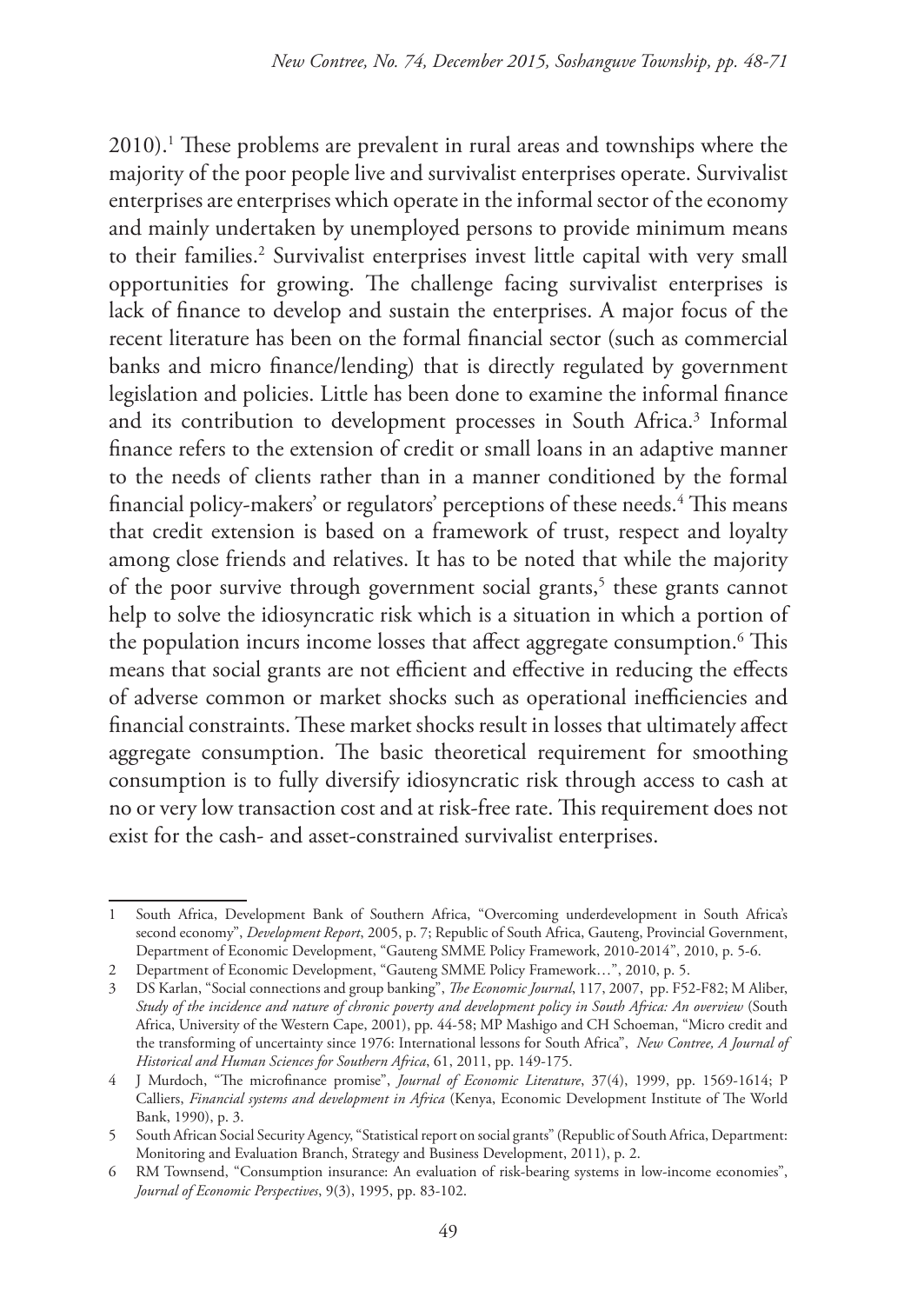In order to survive, some poor people, especially women, are domestic workers while the majority operate survivalist enterprises such as hawking and vending, street trading, hairdressing, spaza shops, shoe repairing, day care centres, as well as other survivalist activities as alternative income-generating activities.<sup>7</sup> The development and growth of small business in South Africa is generally perceived to be playing a critical role in the promotion and acceleration of entrepreneurship as a means for employment generation and sustainable livelihoods.8 However, financing, especially of survivalist enterprises in South Africa, is hampered by inadequacies of the formal financial sector and its poor perceptions of the creditworthiness of these enterprises.

The inadequacies of the formal financial sector are exacerbated by the problem of imperfect information or informational uncertainty about survivalist enterprises. The formal financial sector is uncertain of its information-handling capacities since the sector is concerned with quantifying risk under these circumstances.9 Furthermore, institutional structures are unable to support survivalist enterprises due to the failure to differentiate support strategies for different sectors of small business. The formal financial institutions attribute high rejection rates to the absence of collateral from survivalist enterprises.<sup>10</sup> This impacts negatively on employment generation, poverty alleviation and sustainable livelihoods. Given the situation, circumstances and constraints under which survivalist enterprises operate, possible solutions become necessary. Survivalist enterprises therefore resort to informal finance that demonstrates elements of best practices or traditional norms and customs which enable the provision of finance, particularly small loans or micro credit, to the enterprises.<sup>11</sup>

In order to address the research questions raised below, this article provides a theoretical perspective to informal finance in general and specifically in the case of survivalist enterprises. The article further provides the historical

<sup>7</sup> DS Karlan, "Social connections and group banking", *The Economic Journal*, 117, 2007, pp. F52-F82.

<sup>8</sup> Republic of South Africa, Gauteng, Provincial Government, Department of Economic Development, "Gauteng SMME Policy Framework…", 2010, p. 6.

<sup>9</sup> MP Mashigo and CH Schoeman, "Micro credit and the transforming of uncertainty since 1976…", *New Contree, A Journal of Historical and Human Sciences for Southern Africa*, 61, 2011, pp.149-175; J Isern and D Porteous, *Commercial banks and micro finance: Evolving models of success* (USA, Focus Note, 2005), p. 4.

<sup>10</sup> E Aryeetey, *Informal finance for private sector development in Africa* (Ghana, African Development Report, 1998), pp. 1-3; MP Mashigo, "Extending credit to the low-income and poor households in South Africa: A system of principles" (PhD, University of Johannesburg: Department of Economics and Econometrics, 2007), p. 76-77).

<sup>11</sup> M Schreiner, "Informal finance and the design of microfinance", *Development in Practice,* 11, 2000, pp. 637- 640.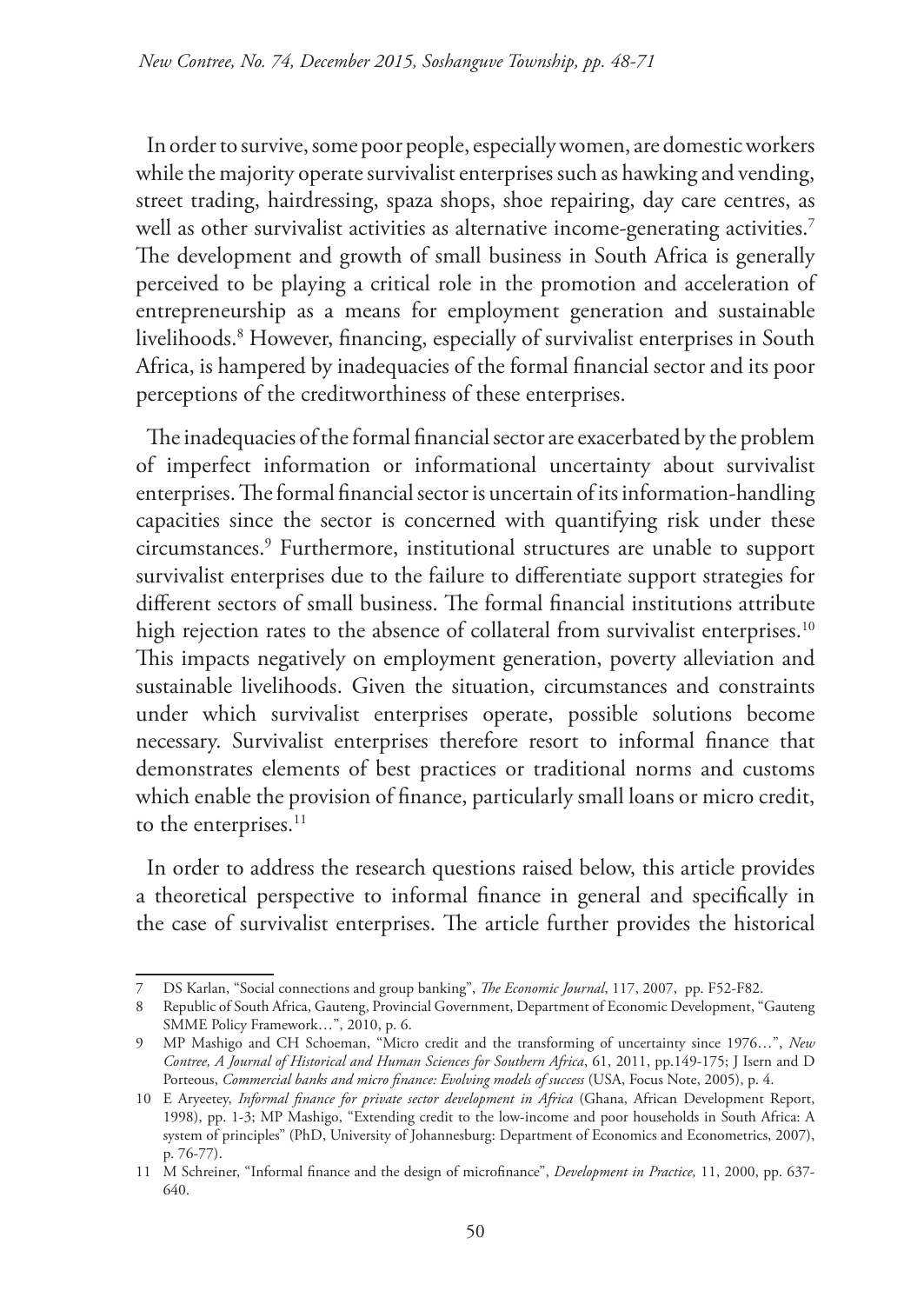context of informal finance to map and understand the current role it plays in survivalist enterprise development. An overview of survivalist enterprises in South Africa is provided to determine the financial support strategies towards their development as well as the challenges faced by these enterprises. The article, therefore, proceeds with an analysis of informal finance and ascertain its significance in dealing with the problems of collateral in the provision of finance or credit to survivalist enterprises. Conclusions are then made and recommendations presented.

# **Research problem and objective**

A common problem confronting many survivalist enterprises seeking loans/credit to develop and sustain their businesses is associated with lack of adequate collateral required by the formal financial sector (banks and micro lending). When banks or micro lending institutions grant credit, it means allocating estimated risks of non-payment based on a borrower's repayment capacity to meet his obligation under the loan contract. These institutions are therefore hesitant to lend to survivalist enterprises and/or people whose repayment capacities seem uncertain.

The main objective of this article is to determine how informal finance can mitigate the problem of collateral and propose strategic finance principles that can be used to improve access to finance to survivalist enterprises.

The underlying research questions are:

- What issues hinder the development of survivalist enterprises in South Africa?
- To what extent can informal finance deal with the collateral constraints and improve the provision of finance (credit) to survivalist enterprises?

# **Research methodology and site**

The research is qualitative in nature and adopts a case study approach. The research is carried out in the Soshanguve township situated about 45 kilometres north of Pretoria. The township is located in the Gauteng Province in South Africa. It is also the location of the Tshwane University of Technology and Tshwane North College and borders on Rosslyn, an industrial area, which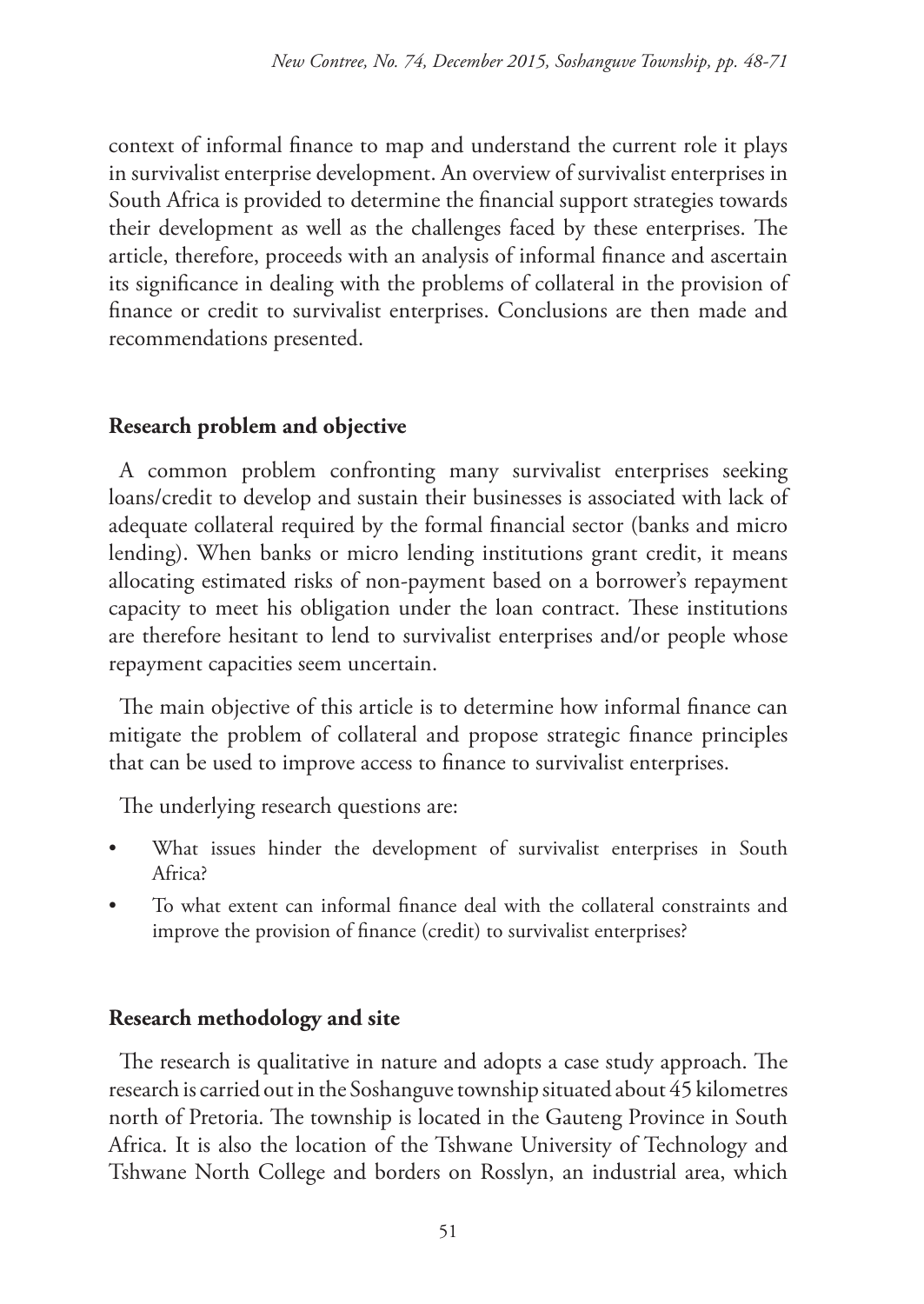provides employment opportunities. Soshanguve was established in 1974 on land scheduled to be incorporated into a bantustan bordering on Mabopane township in the former Bophuthatswana. Like many of the townships in Gauteng, Soshanguve contains a broad mix of people of varying ethnic groups. This is because Gauteng has always attracted poor people from all over the country who come in search of jobs. The name Soshanguve reflects this mix, being formed from Sotho, Shangaan, Nguni (isiZulu, isiXhosa, isiNdebele, SiSwati) and Venda. However, in more recent years a more broadly encompassing explanation has been suggested: Sotho, Shangaan, Afrikaans, Nguni, Venda, and English.12 It later became part of the City of Tshwane Metropolitan Municipality. The township had, according to the 2011 census, a total population of around 403 162 people of the 2.9 million of the City of Tshwane, as provided by Statistics South Africa 2013.13 No further statistics are available since 2011. Though Soshanguve is home to a multilingual and ethnically diverse population, the largest ethnic group in the township is Black Africans with a few foreign traders and shopkeepers but with many other foreign nationals from neighbouring African countries. Soshanguve possesses a low socio-economic status and could be characterised as one of the black townships suffering from poverty, inequality and unemployment. Soshanguve is selected as the research site as it is a black community with common practices, relationships and social interactions and dynamics of the general black population in the South African townships.

Soshanguve is one of the townships where survivalist enterprises are prevalent and the majority of the people are poor. Although there are formal financial institutions such as the banks in Soshanguve, high transaction costs and the need for collateral to secure credit hamper access to such credit by survivalist enterprises. These institutions' target market is clients who possess pay slips as proof of employment and collateral as security for loans which many of these enterprises do not have. Informal finance, therefore, becomes possible solution to survivalist enterprises. Soshanguve has the typical features of townships all over South Africa,<sup>14</sup> with neighbouring residential townships which include Hebron, Atteridgeville, Mamelodi, Mabopane and Ga-Rankuwa, operating homogeneously and with uniform traditional knowledge systems and with

<sup>12</sup> Republic of South Africa, Parliament of the Republic of South Africa, City of Tshwane, "Census 2011 Municipal Report Gauteng", 2013, p. 2.

<sup>13</sup> Republic of South Africa, Parliament of the Republic of South Africa, City of Tshwane, "Census 2011 Municipal Report Gauteng", 2013, p. 3.

<sup>14</sup> A Osman and C Lemmer, *Open building principles in South Africa: An academic exploration in Soshanguve, Pretoria* (South Africa, University of Pretoria, Department of Architecture, 2002), p. 5.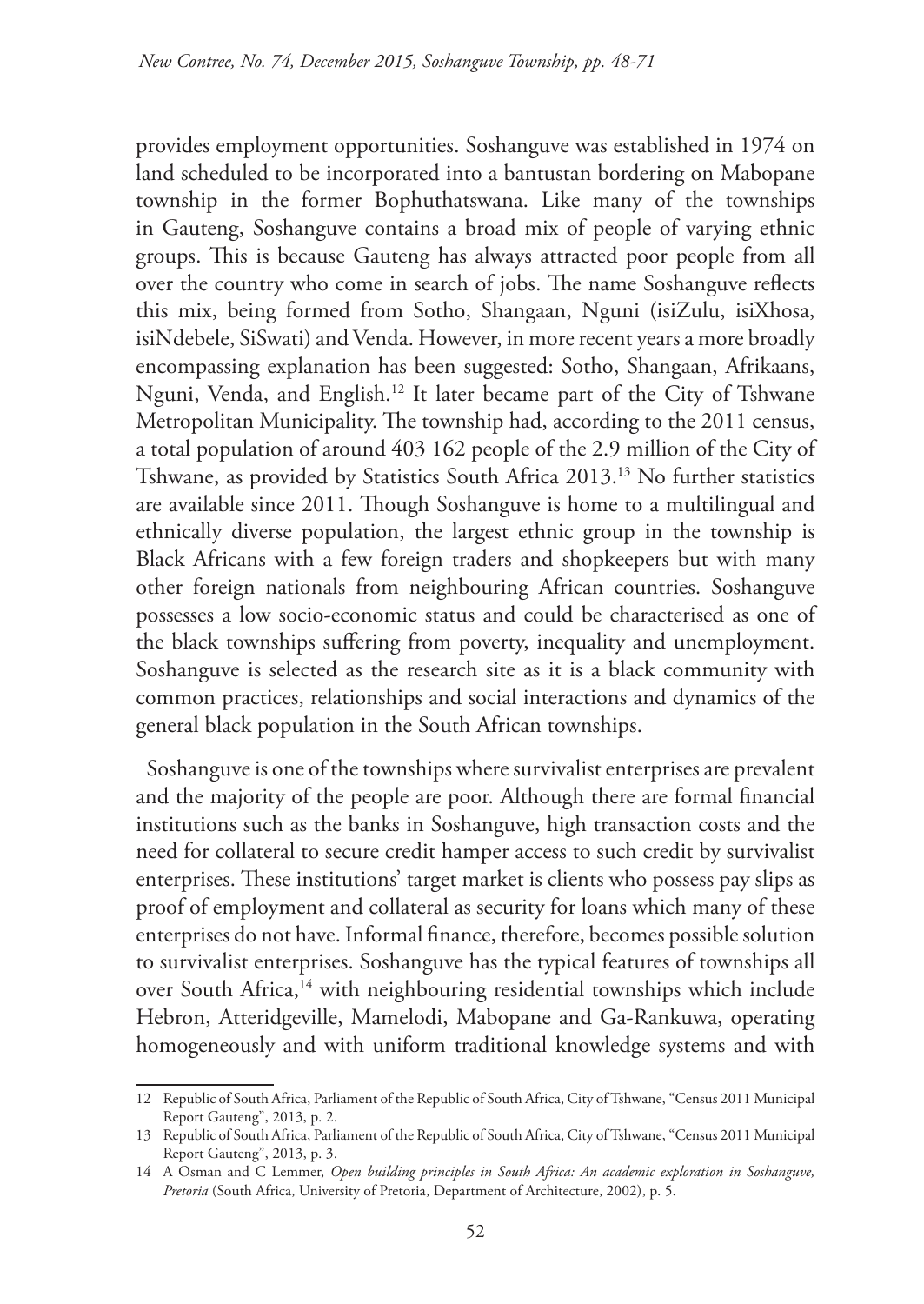common practices. The results of the study are presented as a specific case study, that of the Soshanguve township.

The research relies on both primary and secondary data. Primary data was collected through a sampling technique which was employed to conduct unstructured interviews with the manager/owner in each enterprise. In the absence of statistics on survivalist enterprises, a total of 65 operating in the Soshanguve township was sampled for the research. Random sampling was used in selecting survivalist enterprises as it helps to select unbiased representative of the sample population. The purpose of the interviews was to obtain information on and establish whether informal finance contributes towards the development of survivalist enterprises. The choice of unstructured interviews is that it allows in-depth interaction with the respondents. Secondary data was collected through review of literature related to informal finance and survivalist enterprises development in South Africa. Data analysis took place during and at the end of the interviews and a detailed analysis of the information gathered from the respondents was done and compared to establish the connections between themes. Finally, these themes were integrated into a theory that offered a comprehensive and accurate interpretation of informal finance and how it impacts on survivalist enterprises.

### **Literature review**

### *Financial development theory*

Financial systems play a pivotal role in channelling funds to the most productive uses. However, different views, explanations and predictions exist about the impact of finance on the allocation of resources or distribution of income. Eminent contributions by Schumpeter (1912), Goldsmith (1969), McKinnon (1973) and Shaw  $(1973)^{15}$  have made great strides in linking financial development and economic growth. On that basis, the debate continues to focus on the determinants of financial development that link finance to growth, income distribution and poverty reduction.

<sup>15</sup> JA Schumpeter, *The theory of economic development* (Cambridge, MA, Harvard University Press, 1912), p. 5; RW Goldsmith, *Financial structure and development* (New Haven, National Bureau of Economic Research, 1969), p. 391; RI McKinnon, *Money and capital in economic development* (Washington DC, Brookings Institution, 1973), p. 172; ES Shaw, *Financial deepening in economic development* (New York, Oxford University Press, 1973), pp. 2-3.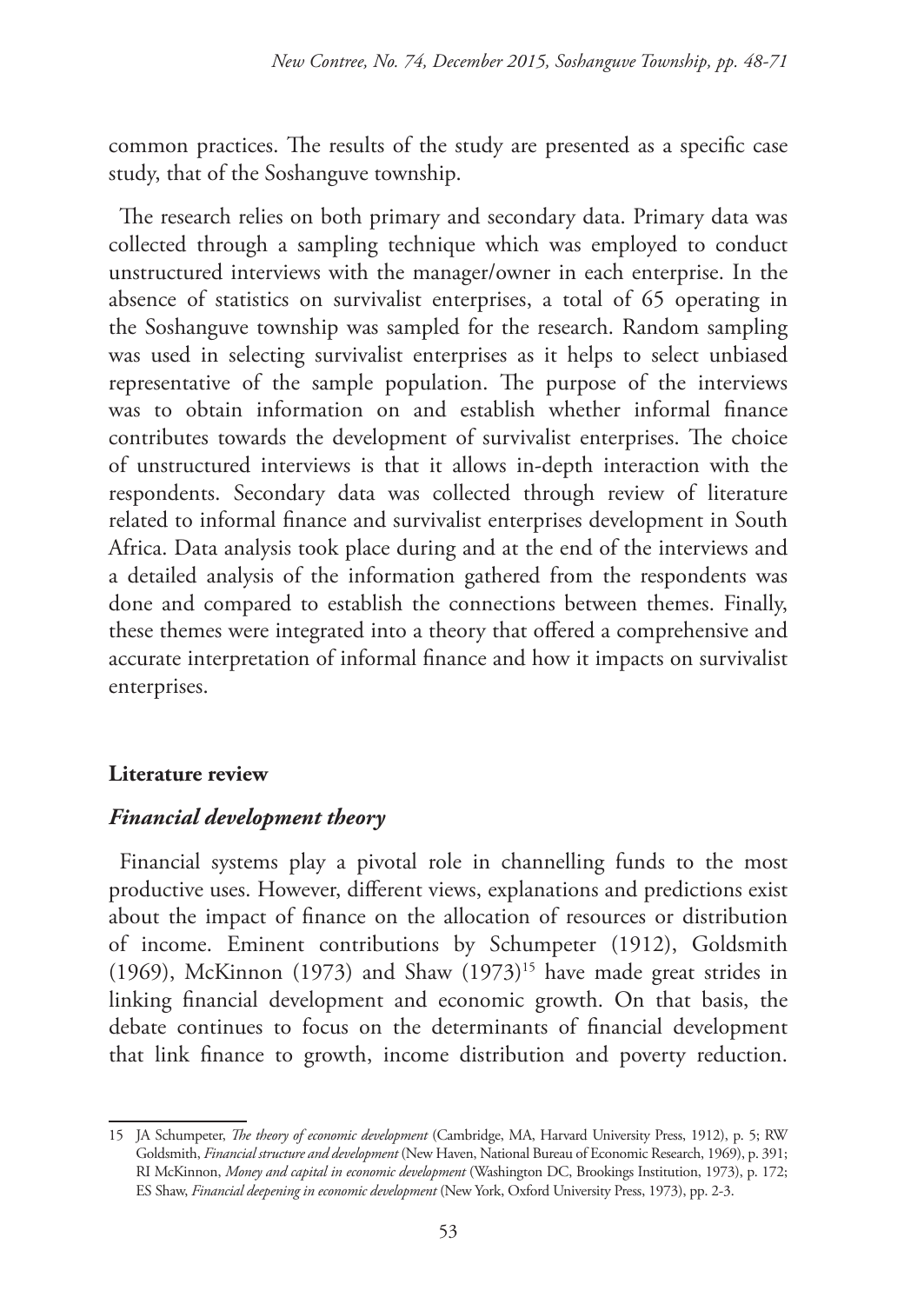The views of Levine,<sup>16</sup> for example, are that financial development improves capital allocation, boosts economic growth and reduces income inequality and poverty. The Schumpeterian contention, in particular, is that a wellfunctioning financial system can boost growth, development and reduce poverty by providing financial services, that is, mobilising savings and selecting investment opportunities through credit lines to enterprises that demonstrate evidence of successfully producing innovative products and processes, despite reduced savings rates. As Gondo<sup>17</sup> argue, the focus remains more on productivity growth than savings in that higher human capital accumulation rates can be induced by relaxing borrowing constraints.

Despite the emphasis financial access has received in theory, empirical evidence that links broader access to development outcomes produces conflicting views particularly in country-specific cases. Contrary to the above theories that imply that financial development enhances economic growth and reduces inequality, studies by Tsai<sup>18</sup> provide evidence that financial development has a negative relationship on economic growth. These studies report that in rich or developed countries, finance increases the rate of productivity growth and accelerates economic growth than in poor or developing economies. The emphasis of these studies is more on the positive relationship between financial development and the rate of physical capital accumulation and measures of efficiency of resource allocation or economic performance. According to Bittencourt  $(2012)$ ,<sup>19</sup> necessary prerequisites to financial development include, among others, an open and competitive financial sector in transmitting financial resources to enterprises, the relevant macroeconomic stability, as well as institutional frameworks and policy measures. Financial intermediaries are therefore effective in reducing information asymmetry, transaction and monitoring costs. Risk is also reduced through portfolio diversification and hedging opportunities. Such a financial system ultimately

<sup>16</sup> R Levine, *Finance and growth: Theory and evidence* (USA, Brown University and the National Bureau of Economic Research, 2005), pp. 887-889; M Adusei, "Finance-growth Nexus in Africa: A panel Generalized Method of Moments (GMM) Analysis", *Asian Economic and Financial Review*, 3(10), 2013, pp. 1314-1316; T Beck, A Demirgüç-Kunt and R Levine, *Finance, inequality and the poor* (USA, The World Bank, and Brown University and the National Bureau of Economic Research, 2007), pp. 4-6.

<sup>17</sup> J Gondo, *Financial development and economic growth: Evidence from South Africa: 1970-1999* (Zimbabwe, 2009), pp. 3-4; R Levine, *Finance and growth...*, p. 886.

<sup>18</sup> KS Tsai, "Imperfect substitutes: The local political economy of informal finance and microfinance in rural China and India", *World Development*, 32(9), 2004, pp. 1487-1507; M Bittencourt, "Financial development and economic growth in Latin America: Is Schumpeter right?", *Journal of Policy Modeling*, 34(3), 2012, pp. 341-355; R Levine, *Finance and growth*…, p. 889.

<sup>19</sup> M Bittencourt, "Financial development and economic growth in Latin America…?", *Journal of Policy Modeling*, 34, 3, 2012, pp. 341-355.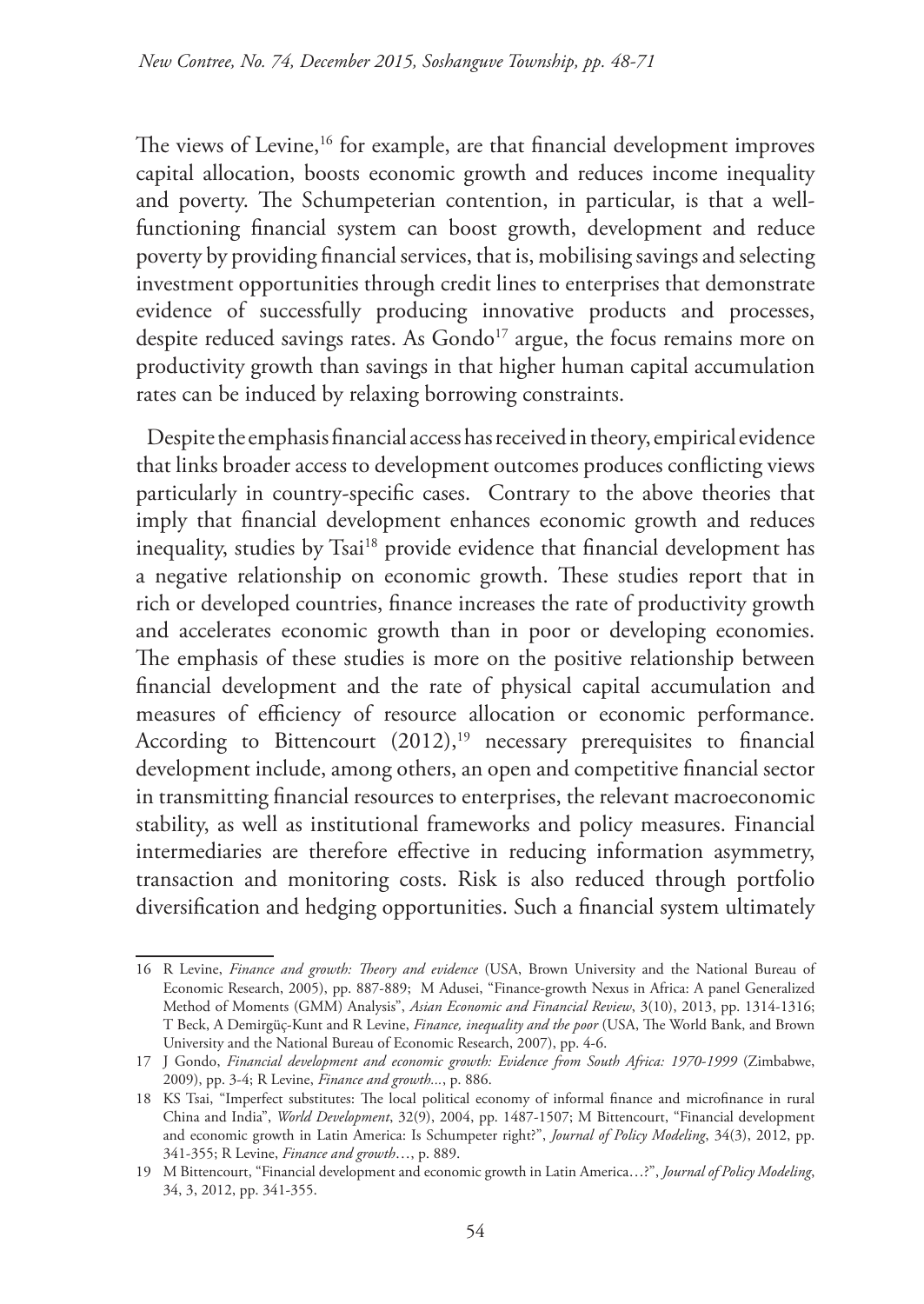increases liquidity in productive assets, facilitates the trading and exchange of real goods and services, increases productivity by facilitating entrepreneurial innovation and accelerates physical capital accumulation.

A large literature<sup>20</sup> found that in developing economies, including South Africa, lack of competitive financial sectors result in negative relationship between financial development and economic growth. The challenge becomes greater when ensuring that as many people as possible have access to basic financial services. Financial market imperfections such as asymmetric (incomplete/ inadequate) information, transaction and contract enforcement costs, as well as requirements such as collateral, credit histories, and connections negatively impact on the development of survivalist enterprises in South Africa. These market imperfections and requirements thus continue to limit survivalist enterprises' economic opportunities and impede the flow of capital (finance) thereby intensifying income inequality and slower growth.21 Drawing from the works of Gondo,<sup>22</sup> financial development refers to the aggregate supply of financial assets by banks and non-bank intermediaries in the financial system. This definition suggests a significant relationship between financial development theory and supply-leading theory. The supply-leading theory's prescription requires the increase of government efforts to eliminate informal finance while enhancing the availability of government financial intermediaries and microfinance programmes devoted to survivalist enterprises (and rural households). The emphasis of the supply-leading theory is to reduce poverty and the reliance of the rural households and/or survivalist enterprises on informal finance which is regarded as a negative reflection of deficiencies in the formal financial system. Based on the logic of supply and demand, the supply-leading theory recognises that the amount of credit demanded by survivalist enterprises exceeds that supplied by the formal financial sector.23

Not only financial market imperfections hamper the supply of credit to survivalist enterprises but also government policies which are not implemented properly. Governments, for example, lack sufficient knowledge of how to identify the intended clients, survivalist enterprises in particular,

<sup>20</sup> R Levine, *Finance and growth*…, p. 889; KS Tsai, "Imperfect substitutes…", *World Development*, 32(9), 2004, pp. 1487-1507; M Adusei, "Finance-growth Nexus in Africa…", *Asian Economic and Financial Review*, 3(10), 2013, pp. 1314-1316.

<sup>21</sup> R Levine, *Finance and growth*…, p. 889.

<sup>22</sup> J Gondo, "Financial development…", pp. 3-4; R Levine, *Finance and growth*…, p. 886; KS Tsai, "Imperfect substitutes…", *World Development*, 32(9), 2004. pp. 1487-1507.

<sup>23</sup> KS Tsai, "Imperfect substitutes…", *World Development*, 32(9), 2004. pp. 1487-1507.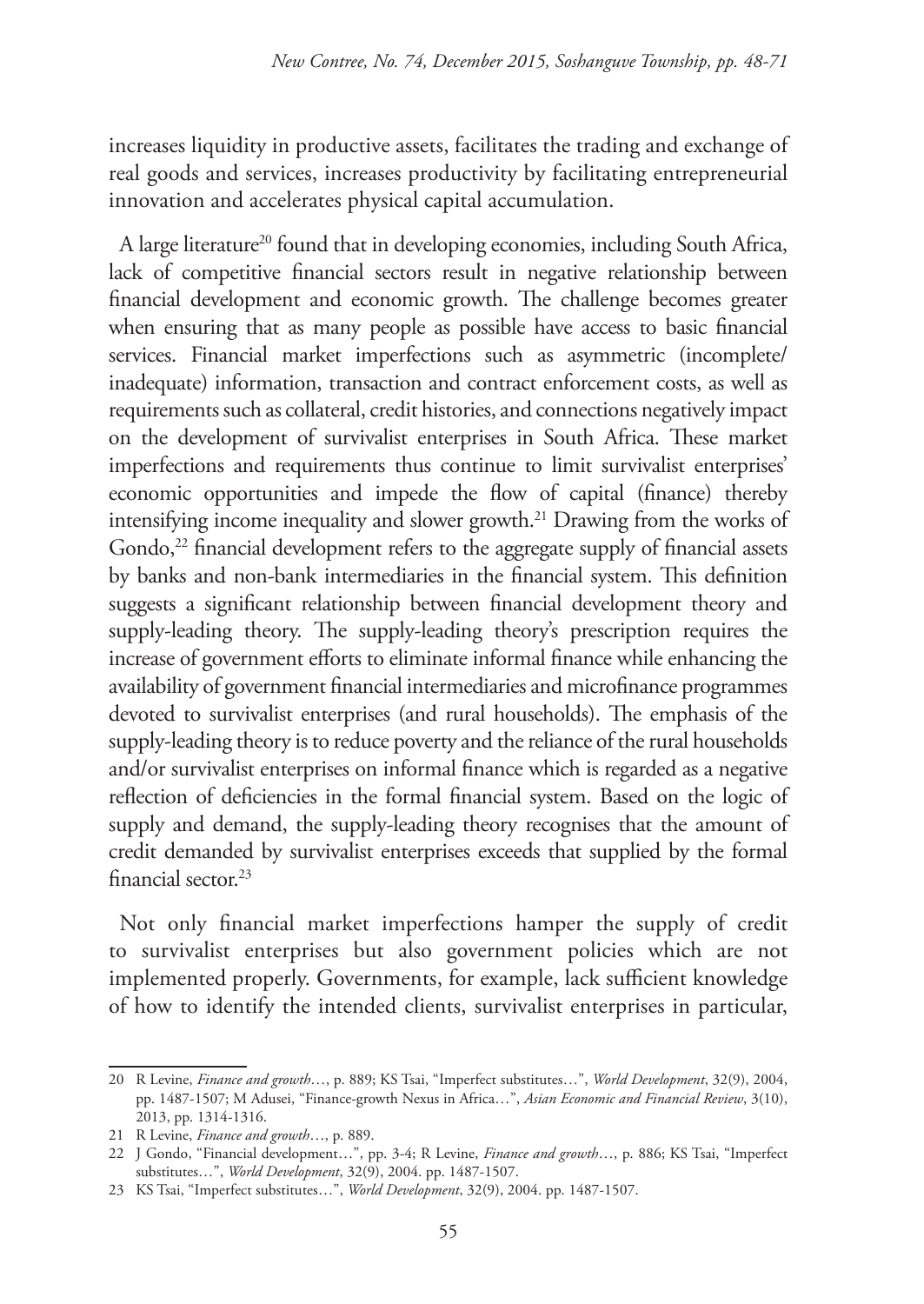and distribute targeted credit.24 In many countries (like China, India, Ghana, Zimbabwe), including South Africa, conventional commercial banks lack institutional experience in lending to rural clients who do not have established credit history or records and collateral to secure credit.<sup>25</sup> It is in this context that informal finance continues to persist in developing countries and/or rural areas and on which survivalist enterprises rely to sustain livelihoods and survive. Tsai  $(2004)^{26}$  found that, in some cases, informal finance generally has competitive an advantage over the formal finance in serving survivalist enterprises. This competitive advantage is ascribed to the perfect information that exists about survivalist enterprises, their needs and conditions.

In view of the above, it becomes challenging to assess the true impact of development finance to growth, income distribution and poverty reduction. This is evident from the research conducted by Deneweth, Gelderblom and Jonker (2013)<sup>27</sup> on the financial behaviour of poor households in Netherlans. The research found that cash flow, through social networks, rather than savings, borrowing or insuring, is the primary concern for these households. Cash circulation is a form of collective insurance against financial shocks. The fundamentals of poor household finance in the late 18<sup>th</sup> century until the second half of the 19<sup>th</sup> century resemble those of poor households today due to their dependence on mutual help. According to Deneweth et al  $(2013)$ ,<sup>28</sup> even the established savings banks, insurance schemes and loan banks could not reach the poor households due to the low income or lack of money by the households.

#### **The history of informal finance**

While it is contended that development finance boosts economic growth and improves resource allocation, it has been observed that it has a negative impact on economic growth due to market imperfections which limit access to resources by survivalist enterprises in South Africa. Informal finance therefore exists to mitigate the effects of market imperfections and to drive

<sup>24</sup> T Beck, A Demirgüç-Kunt and R Levine, *Finance, inequality and the poor...*, p. 4; R Levine, *Finance and growth*…, pp. 869, 887-889; KS Tsai, "Imperfect substitutes…", *World Development*, 32(9), 2004, p. 1488.

<sup>25</sup> KS Tsai, "Imperfect substitutes…", *World Development,* 32(9), 2004, pp. 1487-1507; R Levine, *Finance and growth*…, p. 887.

<sup>26</sup> KS Tsai, "Imperfect substitutes…", *World Development,* 32(9), 2004, pp.1487-1507.

<sup>27</sup> H Deneweth, O Gelderblom and J Jonker, *Microfinance and the decline of poverty: Evidence from the nineteenthcentury Netherlands* (Netherlands, Center for Global Economic History, 2013), pp. 2-5.

<sup>28</sup> H Deneweth, O Gelderblom and J Jonker, *Microfinance and the decline of poverty...*, p. 3.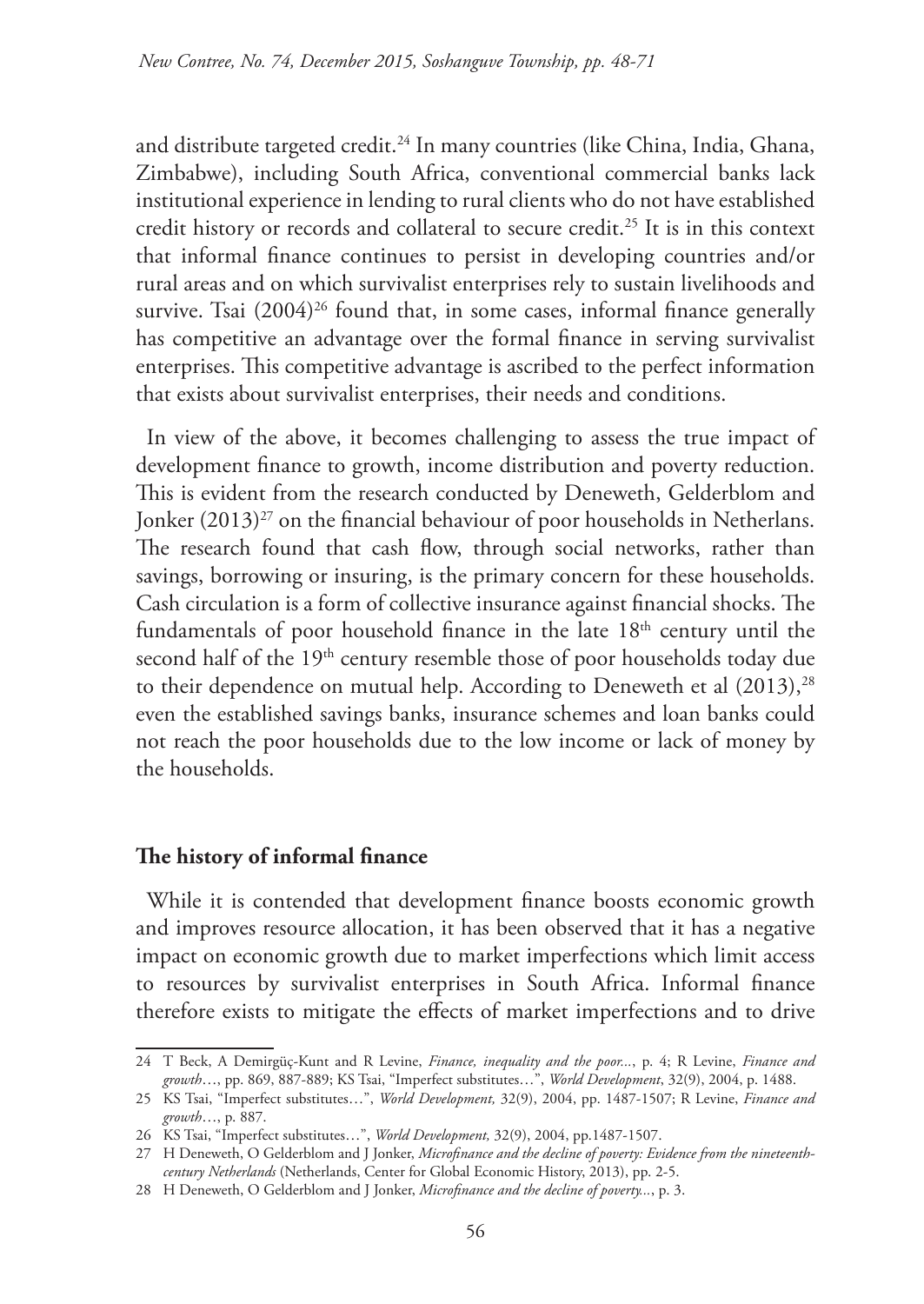financial sustainability and development among survivalist enterprises. Informal finance can be found at various times in modern history. Informal finance exists extensively and has been playing an important role in small, medium and micro enterprises (SMMEs) financing in developing economies. Informal finance refers to the extension of credit or small loans where mutual understanding and an environment of trust, loyalty, and respect between people involved in the borrowing and lending activities exist.<sup>29</sup> Historically, informal finance is not new, even before the advent of money, people had borrowed, lent and saved.<sup>30</sup> Informal finance throughout the world continued to exist around the 1960s and people had been, within their own communities and working environments, using their own systems and traditional methods, conducted lending and borrowing activities with no regulatory framework or financial assistance from any formal source. A noteworthy historical example is the Irish famine fund around 1822 which received donations from charities in London to provide very small loans to distressed individuals and young entrepreneurs in small towns. In the 1950s, Pakistan began distributing group-oriented credit through community-based initiatives.

In South Africa, around the 1920s, the accumulation and provision of informal finance have been done by the poor households, particularly women, including those operating survivalist enterprises, through rotating savings and credit associations popularly known as *stokvels* which have historically existed in black rural areas and townships. In order to generate extra income, members of *stokvels*, especially women, turned to the traditional skills of brewing beer. This developed into the concept of *stokvel* parties. It was an opportunity for friends to meet, share ideas and form a club of lasting friendship. The hosting of large parties was not always affordable for most ordinary people. At a stokvel party, people would come together to enjoy each others' company and contribute their share of the costs of the party by purchasing food and liquor. The *stokvels* were established by community members themselves in the form of small groups to suit their financial needs and cushion themselves against formal market imperfections and uncertainty or unforeseen circumstances.<sup>31</sup> The accumulation of money was done through saving of small amounts

<sup>29</sup> C Gardner, *Assessing and improving the impact of micro credit* (USA, Summit Financial Partners, 1998), pp. 17- 19.

<sup>30</sup> C Gardner, *Assessing and improving the impact of micro credit…*, pp. 17-19; L Brandt, N Epifanova, T Klepikova, *Lending methodology module* (Russia, A U.S Department of State, undated), pp. 1-2.

<sup>31</sup> MP Mashigo, *Extending credit…*, p. 71; G Verhoef, *Money, credit and trust: Voluntary savings organisations in South Africa in historical perspective* (Paper, International Economic History Association Congress, Buenos Aires, 2002), p. 5.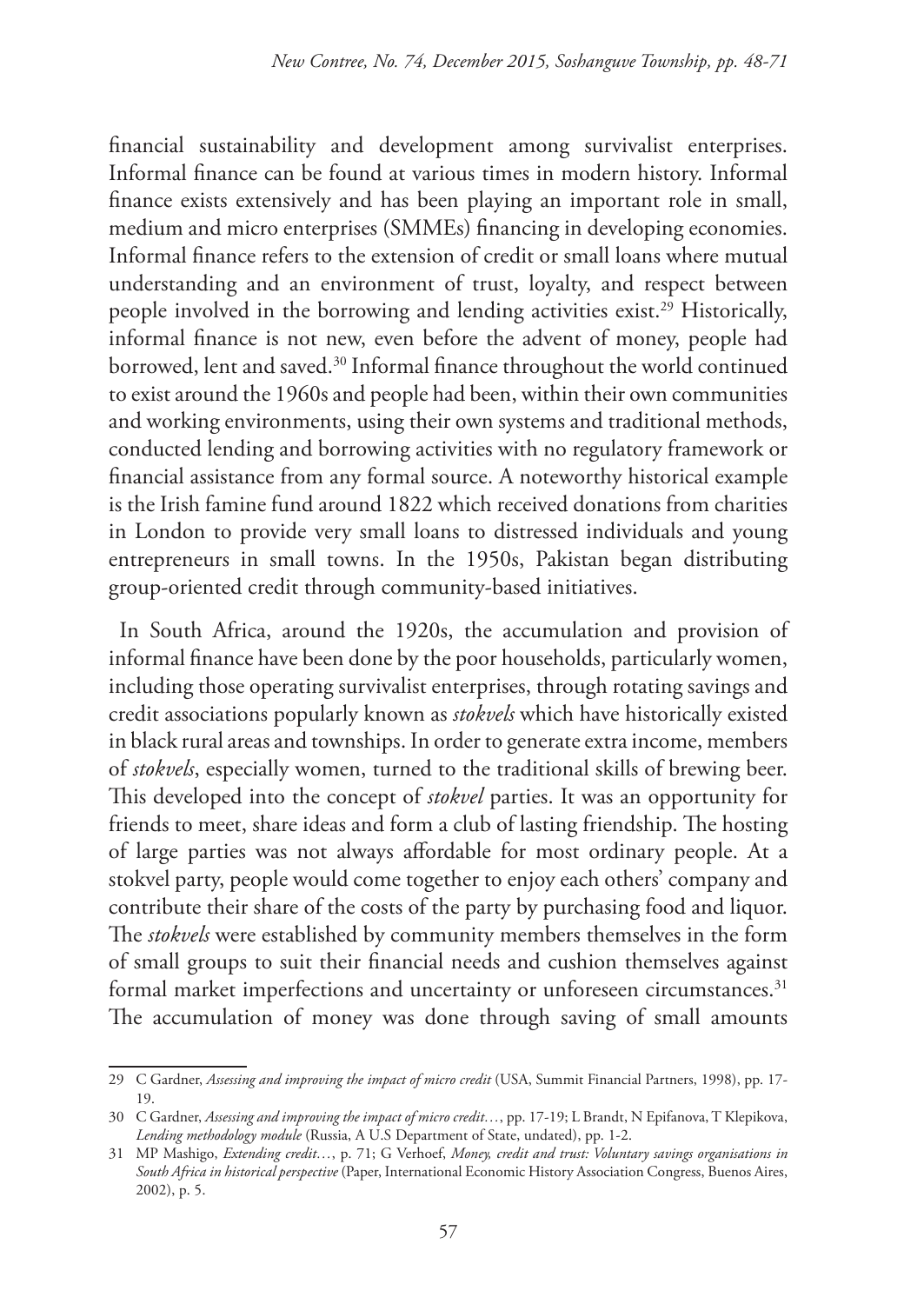of cash in *stokvels* and this cash was also lent or paid back directly to the members. The *stokvels* still continue to operate today and have a range of informal financial services that contribute to the survival of the poor and the smoothing of income. According to Mashigo and Schoeman,<sup>32</sup> different types of *stokvels* take various forms which include, among others, savings, credit, and capital-generating clubs, and funeral associations. These *stokvels* provide finance (both savings and credit) for food, unpredictable and expensive events such as illness and funerals, as well as for predictable ones like marriages and education that will affect consumption.<sup>33</sup>

People formulate their own rules about the operation of their *stokvels* and impose their own discipline in relation to finance. In dealing with the uncertain future, direct knowledge on the existing situation is obtained through direct acquaintance, socialisation and participation that direct decisions on the future. These aspects frame and act as benchmarks for decisions about the future.34 Of importance are social practices and conventions which exist in a group and homogenise and create certainty about future prospects. This means that the behaviour of the individuals contracted to the group's practices and conventions and prospects are insured by liability and loyalty to the group.35 Social collateral and insurance mechanisms such as differentiating between risky and safe members, joint responsibility, enforcement and monitoring of contracts and regular repayments, collateral substitutes and a consequent increase in return on financial and social equity naturally exist in group dynamics. These provide insurance against default at relatively low cost. Compared to formal finance, informal finance such as *stokvels* generally incurs very low transaction costs, requires less documentation for approving claims, no proof of employment, and no traditional collateral to secure loans. In informal finance, there exists a high degree of information about the

<sup>32</sup> MP Mashigo and CH Schoeman, "Micro credit and the transforming of uncertainty since 1976…", *New Contree, A Journal of Historical and Human Sciences for Southern Africa*, 61, 2011, pp.149-175; G Verhoef, *Money, credit and trust...*, p. 5.

<sup>33</sup> GBuijis, *Rotating credit and associations: Their formation and use by poverty-stricken African women in Rhini Grahamstown*, *Eastern Cape* (Eastern Cape, University of Zululand, 2002), p.23; MP Mashigo, *Extending credit…*, p. 72; J Newmarch, *Financial fitness: Saving with your friends* (Online Publishers Association, 2006), pp. 1-2; G Verhoef, *Money, credit and trust...*, p. 6; S Wixley, *The poor philanthropist: How and why the poor help each other* (UK, Philanthropy*,* 2006), p. 2.

<sup>34</sup> D Kahneman and A Tversky, "Prospect theory: An analysis of decision under uncertainty", *Econometrica,* 47(2), 1979, pp. 263-291.

<sup>35</sup> J Murdoch, "The microfinance promise", *Journal of Economic Literature*, 37(4), 1999, pp. 1569-1614; M Ghatak and T Guinnane, "The economics of lending with joint liability: Theory and practice", *Journal of Development Economics*, 60, 1999, pp. 195-228.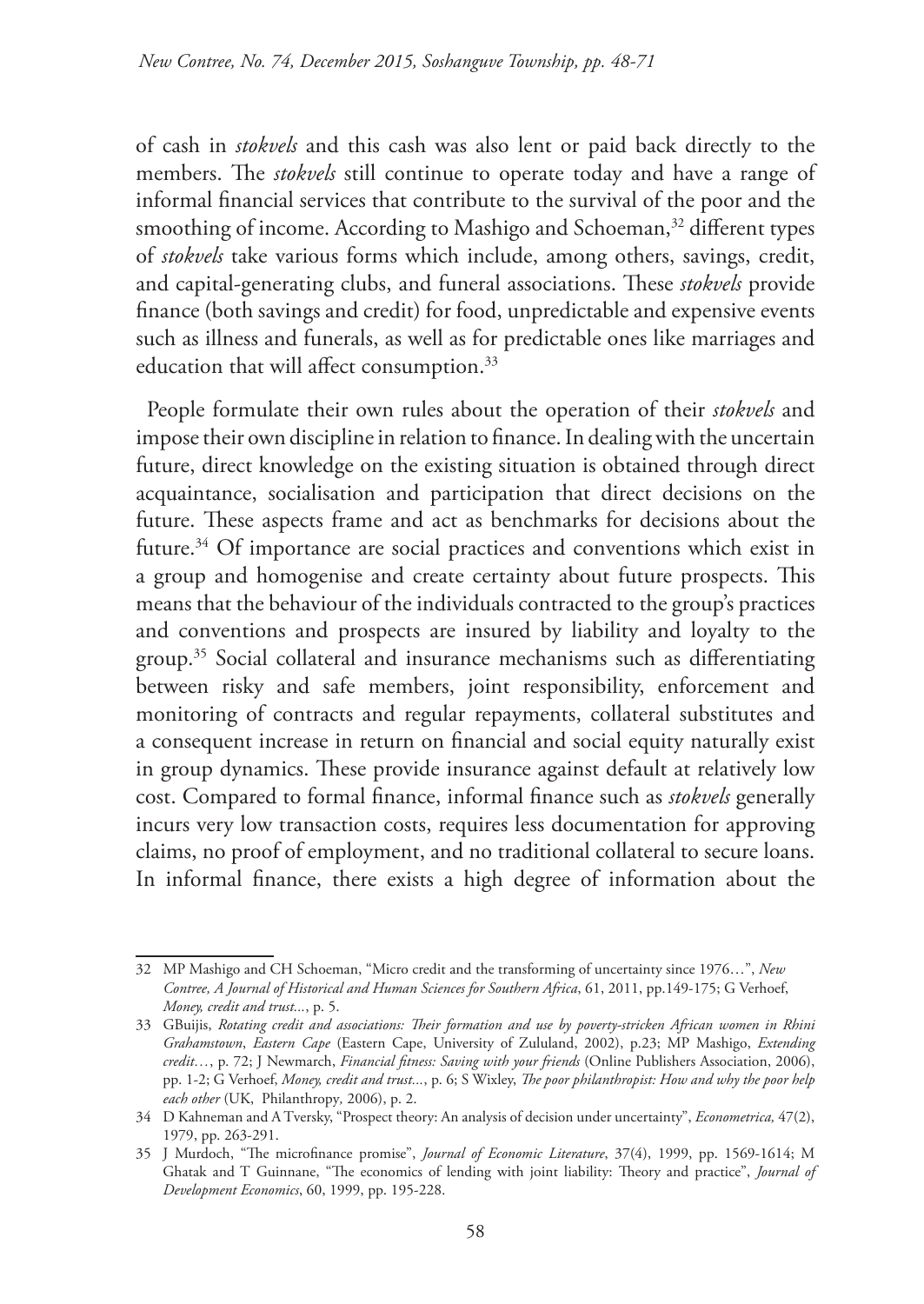borrowers.<sup>36</sup> Individuals select creditworthy peers, monitor the use of loans and enforce repayment better than the formal financial sector.

Other informal sources of finance which existed around the 1960s in South Africa are the township micro-lenders, popularly known as *mashonisas,* who provide finance for a range of needs like food, clothing, health care and funeral expenses.37 At that time, there was no documentation of information on events and activities that took place or any regulatory framework or rules governing *mashonisas*. *Mashonisas* were and still are regarded as very helpful, especially to people who have been marginalised by the formal financial sector and who experience financial distress and need cash. The micro-lenders provide instant cash to their regular clients, which the banks and other formal financial institutions cannot. In spite of the exorbitant interest they charge on loans, their ability to access and use local information about borrowers, the long-term relationships they have with their clients, make them to be preferred due to the quick processing of financial transactions. Today, both the *stokvels* and *mashonisas* still play a pivotal role in the provision of finance to the general population including survivalist enterprises in South Africa.<sup>38</sup>

The origins of informal finance in its current practical incarnation can be linked to several organisations around the world. In the 1970s, for example, Muhammad Yunus was concerned about extreme poverty in Bangladesh at that time and started to loan to poor people using his personal money and with the premise that credit is a human right. The purpose was to alleviate poverty and protect the poor from continued exploitation by the moneylenders who charged exorbitant rates on the loans. Through his initiatives, organizations such as the Grameen Bank of Bangladesh which was established in 1977, started shaping the modern industry of informal finance through micro lending.39 At that time, micro lending initiatives, through the Grameen Bank of Bangladesh, introduced many new innovations which, among others, removed the need for physical collateral and people could be relied on to repay

<sup>36</sup> MP Mashigo and CH Schoeman, "Micro credit and the transforming of uncertainty since 1976…", *New Contree, A Journal of Historical and Human Sciences for Southern Africa*, 61, 2011, pp.149-175.

<sup>37</sup> G Wilson, *Bank management* (Washington, Mckinsey and Co, 1996), p. 15; GAN Wright and L Mutesasira, *The relative risks to the savings of poor people* (Kenya, MicroSave Africa, 2001), p. 19.

<sup>38</sup> G Wilson, *Bank management...*, p. 16.

<sup>39</sup> MP Mashigo and CH Schoeman, "Micro credit and the transforming of uncertainty since 1976…", *New Contree, A Journal of Historical and Human Sciences for Southern Africa*, 61, 2011, pp. 149-175; D Porteous, *Is Cinderella finally coming to the ball?: South African micro finance in broad perspective* (South Africa, FinMark Trust, 2001), pp. 1-3; J Murdoch, "The microfinance promise", *Journal of Economic Literature*, 37(4), 1999, pp. 1569-1614; M Yunus, *Banker to the poor: Micro-lending and the battle against poverty* (Bangladesh, PublicAffairs, 2006), p. 2.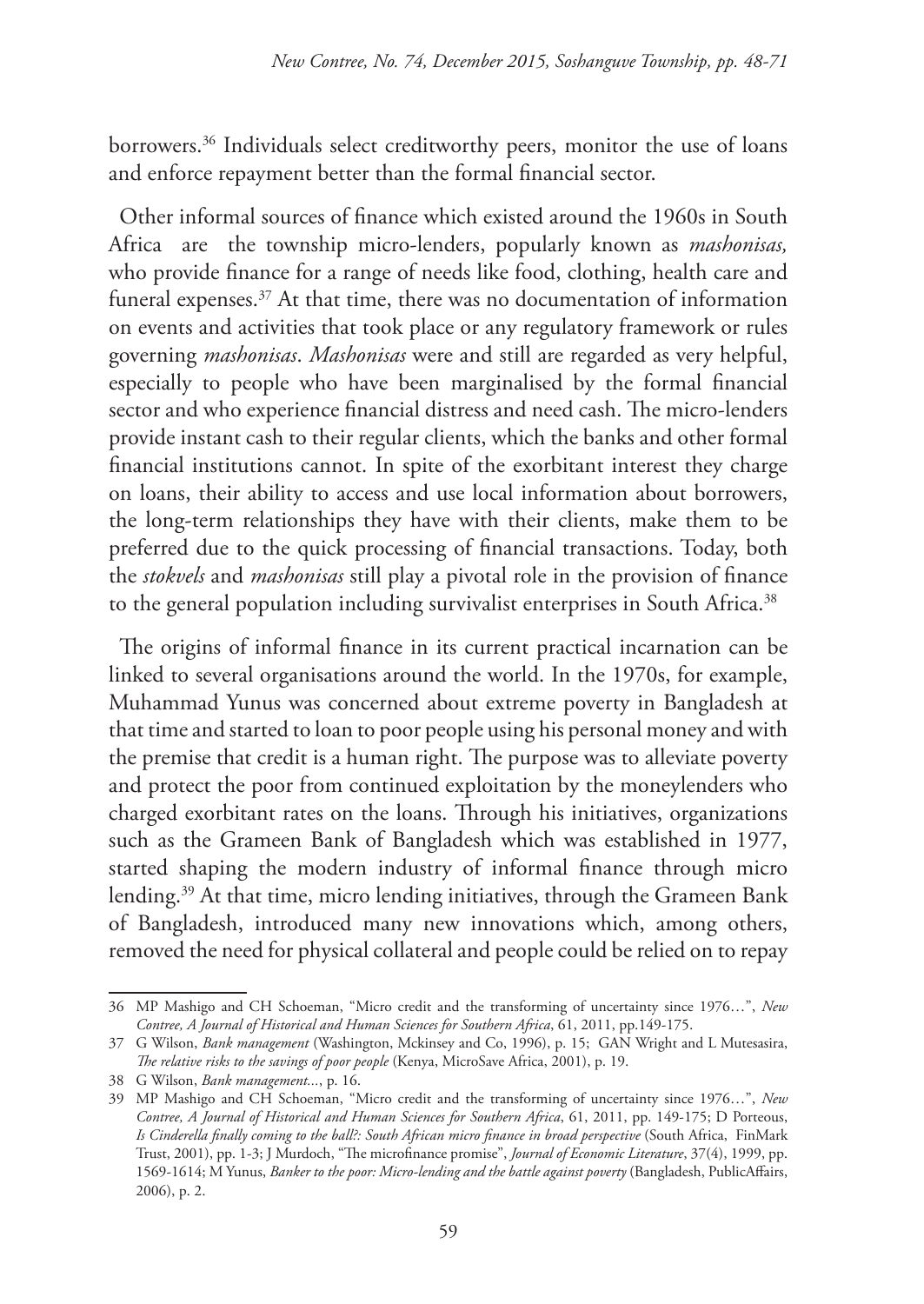their loans using joint-guarantees.<sup>40</sup> These joint-guarantees were embedded in solidarity group lending approaches where community members voluntarily form small groups which are used as social technology to access credit and mobilise savings.<sup>41</sup>

Evidence shows that the Grameen Bank of Bangladesh used unconventional banking practice to lend money to the poor and/or very small enterprises with a reasonable degree of self-sufficiency and repayment rates. The successes were found in the use of collateral substitute or social collateral<sup>42</sup> through the creation of a specialized banking system based on accountability, mutual trust, participation and creativity. Today, practitioners and governments around the world are increasingly focusing on expanding financial services to the poor, small enterprises, low-income in frontier markets on the integration of micro finance in financial systems development. In South Africa today, the challenge of providing finance or credit by the formal financial sector, especially banks, is hampered by the need for collateral and high transaction/security costs. Micro lending, which emerged as an alternative to conventional banking and a major tool of development among the poor segments of society, also experiences difficulties in financing the poor and small enterprises due to these challenges.43 Micro-lenders, for example, only focus on borrowers who are formally employed so that their salaries could be tapped to ensure repayment of the loans or credit. This led to the exclusion and marginalization of the poor and/or small, micro and survivalist enterprises since the majority are not employed by any formal organization.

Furthermore, applying for a loan (credit) at a financial institution in South Africa requires a client's credit history which has an impact on his/her ability to obtain such a loan. This information is then used by financial institutions to assess the probability that a client would default on payments and whether such a client is considered a low or high risk borrower. Song  $(2002)^{44}$ 

<sup>40</sup> M Yunus, *Banker to the poor...*, p. 3.

<sup>41</sup> MP Mashigo, *Group lending: A mechanism for delivering financial services to the poor households: Lessons for South Africa* (Paper, Global Business and Technology Association, Turkey, 2012), p. 3; S Rahman, "Finance for the needy", *UNESCO Courier*, 50(1), p. 17; M Yunus, *Banker to the poor...*, p. 3.

<sup>42</sup> M Conlin, "Peer group micro-lending programs in Canada and the United States", *Journal of Development Economics*, 60, 1999, pp. 249-269; M Yunus, *Banker to the poor...*, p. 3.

<sup>43</sup> P Meagher and B Wilkinson, "Filling the gap in South Africa's small and micro credit market: An analysis of major policy, legal, and regulatory issues" (Revised Final Report submitted to the Micro Finance Regulatory Council of South Africa, IRIS Center, University of Maryland, 2001), pp. 10-19; MP Mashigo and CH Schoeman, "Micro credit and the transforming of uncertainty since 1976…", *New Contree, A Journal of Historical and Human Sciences for Southern Africa*, 61, 2011, pp. 149-175.

<sup>44</sup> I Song, *Collateral in loan classification and provisioning* (IMF Working Paper: WP/02/122, International Monetary Fund, 2002), pp. 2-4.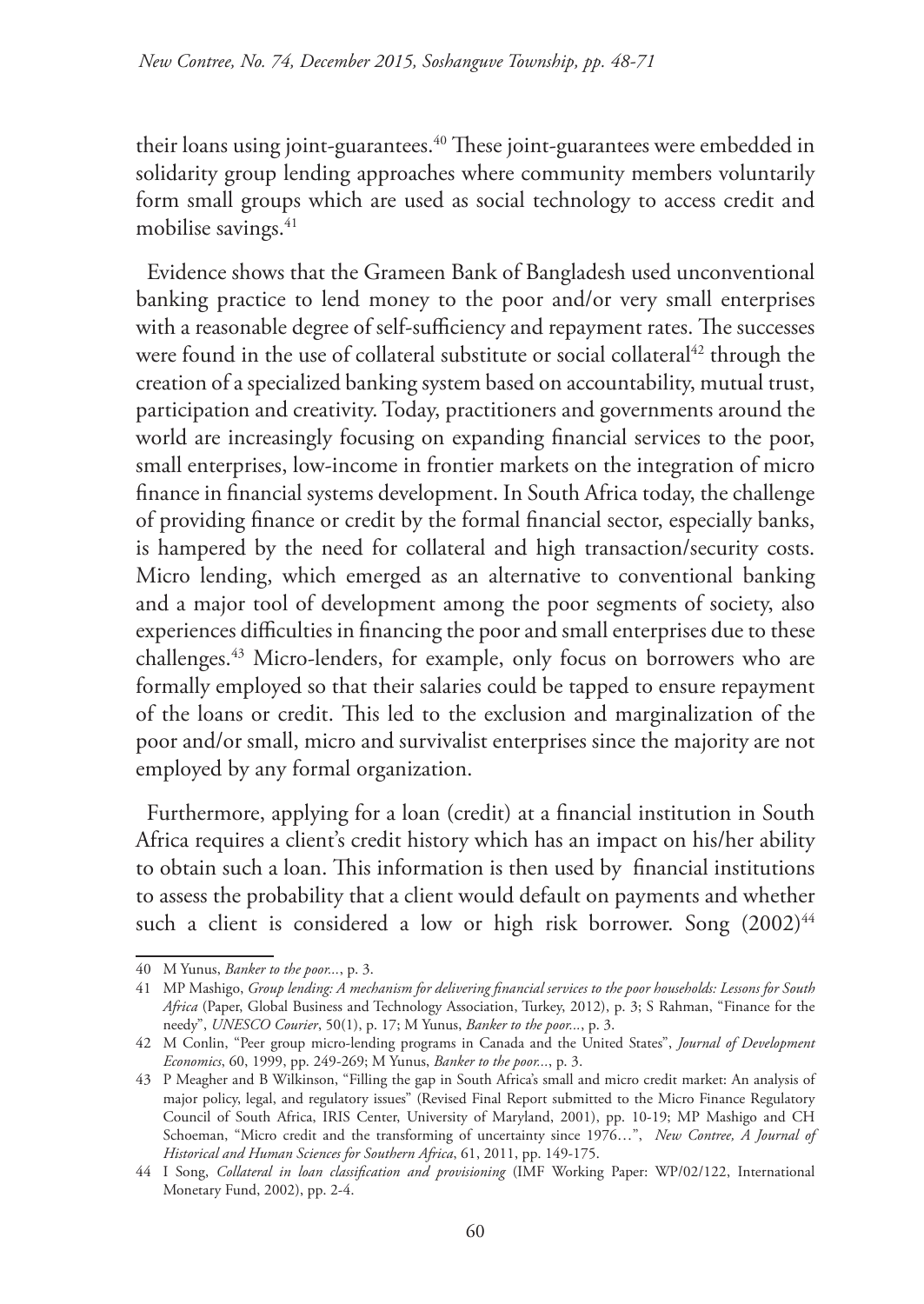emphasises that any classification of credit means allocating estimated risks of non-payment based on the assessment of a borrower's repayment capacity to meet his obligations under the loan contract. Today, informal finance, examples of which include *stokvels* and *mashonisas*, still plays a pivotal role in the provision of credit to the poor or survivalist enterprises in the black townships and rural areas of South Africa. The existence of informal finance is attributed to its different capacities to provide credit to the marginalised poor or survivalist enterprises and its ability to take advantage of the weaknesses of formal contract enforcement.45 Informal finance's strength also lies in its ability to access and use local information about survivalist enterprises (as borrowers), and which contributes to reducing the need for physical collateral, thus improving the provision of the much-needed credit to these enterprises.

#### **An overview of survivalist enterprises and their challenges**

Survivalist enterprises are referred to as enterprises with no paid employees and minimal asset value or activities by people unable to find a paid job, with no skills training in the particular field and only limited opportunities for growth into a viable business.<sup>46</sup> According to Aliber (2001),<sup>47</sup> they have been excluded from social and economic opportunities and are also vulnerable to unforeseen social and economic circumstances (such as death, illness, and absence of income). It is therefore questionable if survivalist enterprises will become part of the economic mainstream if their social, economic and financial environment is not addressed by sustainable structures, mechanisms and policies that are specifically developed for them. Self-employment, therefore, becomes their last resort where they operate survivalist enterprises such as hawking and vending, hairdressing, spaza shops oparations, shoe repairing, establishing day care centres, as well as other survivalist activities to generate alternative income. Self-employment, according to Lazaridis and Koumandraki  $(1996-2004)$ ,<sup>48</sup> is a strategy towards inclusion, a feasible survival strategy for escaping discrimination and exclusion given the lack of

<sup>45</sup> M Schreiner, "Informal finance…", *Development in Practice,* 11, 2000, pp. 637-640.

<sup>46</sup> Department of Trade and Industry, "Financial access for SMMEs: Towards a comprehensive Strategy, A draft discussion document" (South Africa, Centre for Small Business Promotion, 1998), p. 6; Department of Economic Development, "Gauteng SMME…" (Republic of South Africa, Gauteng Provincial Government, 2010), pp. 6-7.

<sup>47</sup> M Aliber, *Study of the incidence and nature of chronic poverty...*, pp. 44-58.

<sup>48</sup> G Lazaridis and M Koumandraki, *Survival ethnic entrepreneurs in Greece: A Mosaic of informal and formal business activities* (Greece, Sociological Research Online, 1996-2004).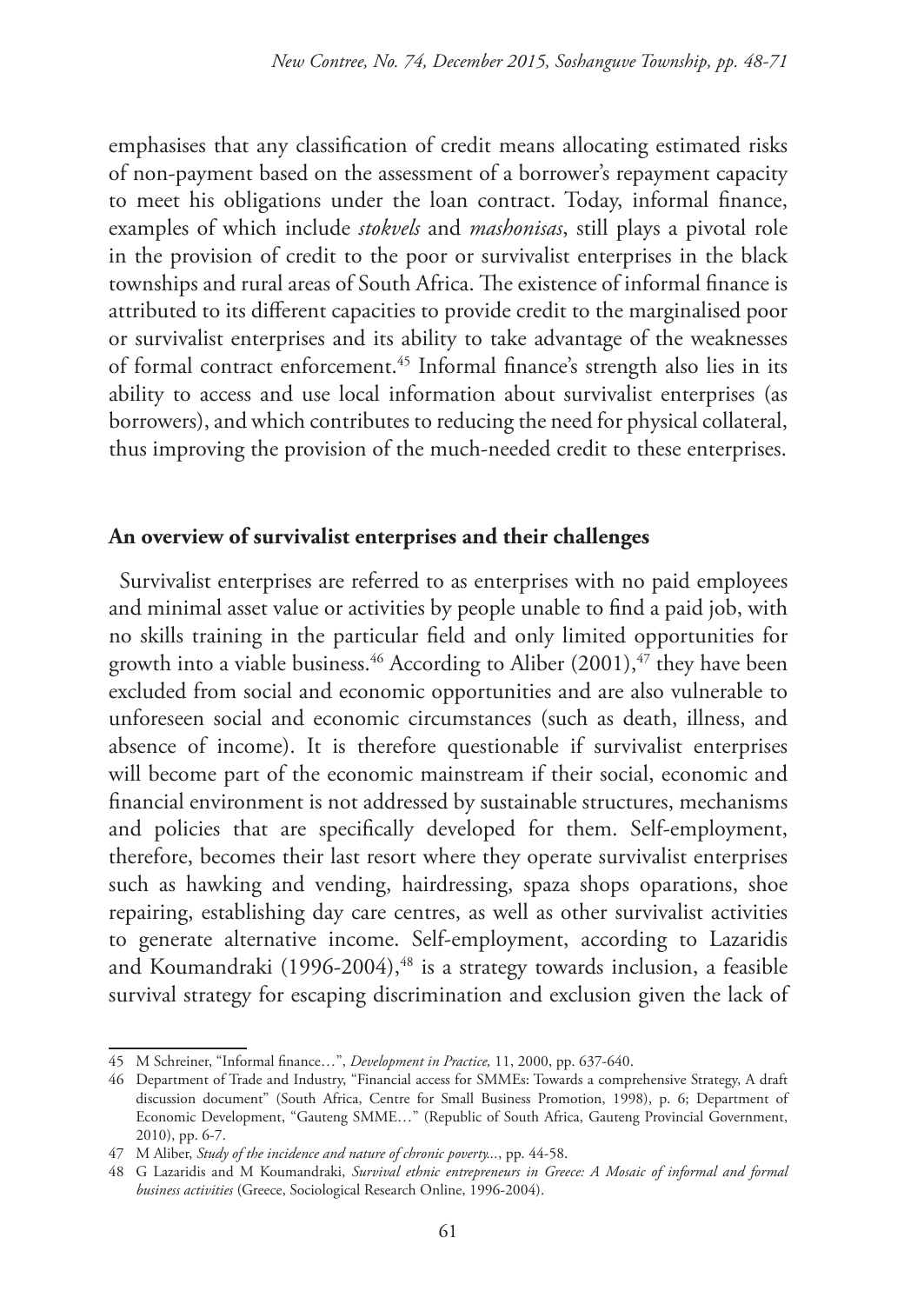other employment options. Survivalist enterprises generate income below the poverty line (usually the equivalence of or less than \$1 per day) and their main aim is to provide minimal subsistence means for their families. When the enterprises need more money, they have no option but to resort to informal sources of finance.

In an effort to finance survivalist enterprises in South Africa, an alternative to conventional banking was sought. Micro finance institutions were established to finance, not only survivalist enterprises, but also small, medium and micro enterprises and ensure their accelerated growth.<sup>49</sup> Micro finance, therefore, emerged and has become a major tool for developing the poor segments of society including survivalist enterprises. Micro credit, as part of micro finance, was viewed as an appropriate solution to lack of access to finance. Micro credit, according to Mallya  $(2005)$ ,<sup>50</sup> is a fund source that is made available to very small livelihood ventures or activities which directly benefit the poor, or the category of financial services offered to lower-income people, the unemployed as well as entrepreneurs and others living in poverty, where the unit size of the transaction is usually small.<sup>51</sup> Micro credit has, in many developing countries, successfully enabled extremely impoverished people to engage in self-employment projects that allow them to generate income and, in many cases, begin to build wealth and exit poverty.<sup>52</sup> Furthermore, the poorest communities and most survivalist enterprises are able to smooth consumption, sustain loan repayments, develop and expand their businesses, build assets, stabilise consumption, and begin to improve household conditions in general.

Despite the growth in micro finance institutions as strategies towards developing survivalist enterprises in South Africa, access to finance by these enterprises remains a serious challenge. Up to March 2009, registered micro finance institutions amounted to 3690 of which 3202 were micro-lenders. None of these institutions are targeted towards survivalist enterprises due to, among others, the continued lack of knowledge pertaining to possible and/ or effective funding options for the enterprises.<sup>53</sup> Njiro and Compagnoni

<sup>49</sup> Department of Trade and Industry, *The Integrated Small Business Development Strategy in South Africa, 2004- 2014* (Republic of South Africa, Gauteng Provincial Government, 2003), pp. 4-6.

<sup>50</sup> KG Mallya, *Micro finance in macroeconomics* (India, International Development Club, 2005), p. 16.

<sup>51</sup> J Isern and D Porteous, *Commercial banks and micro finance...*, p. 8.

<sup>52</sup> C Van de Ruit, *Micro finance, donor roles and influence and the pro-poor agenda: The case for South Africa and Mozambique* (Paper, Donor Funding Conference, Mozambique, 2001), p. 11.

<sup>53</sup> MP Mashigo, Group lending…, p. 7.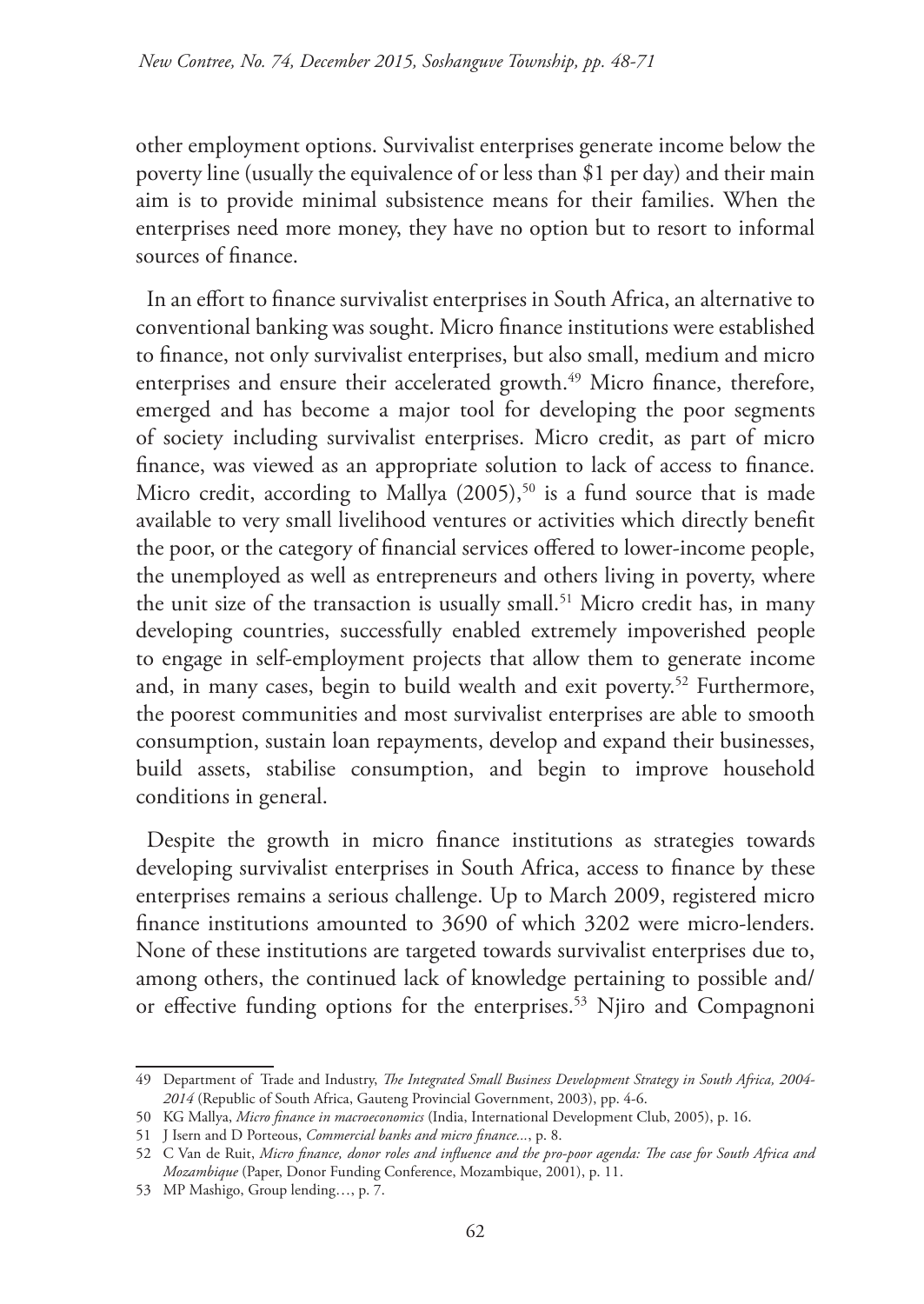$(2010)$ <sup>54</sup> argue that micro finance as alternative financial support institutions also operates in isolation and this creates duplication and overlap of some services. This exacerbates the problem since the institutions are unable to collectively identify challenges and obstacles that hinder the provision of much needed finance to survivalist enterprises. Furthermore, information on financial services provided by micro finance institutions is not effectively disseminated to survivalist enterprises in the townships and rural areas. The need for collateral to secure credit/loans and the high transaction costs of administering small loans remain challenges that limit financial institutions from providing such credit. The majority of survivalist enterprises do not have collateral or assets that can be used to secure credit and are, therefore, marginalised.<sup>55</sup> According to Burke and Hanley (2002),<sup>56</sup> whether or not formal financial institutions can choose to lend to lower risk ventures depends, among other things, on the degree of information existing between the institution and borrowers. The lack of information about abilities and character of survivalist enterprises as borrowers, their creditworthiness, together with lack of collateral, increase transaction costs and this provides constraints in extending small loans to survivalist enterprises.

# **The significance of informal finance in developing survivalist enterprises: Findings and discussions**

In South Africa, there exists, within informal finance, various sources of finance which seem to be better equipped, both structurally and institutionally, and have considerable experience and knowledge in providing financial needs of survivalist enterprises. This section determines, in particular, informal sources of finance that are used by survivalist enterprises to access finance. An attempt is made to analyse the ways in which informal sources of finance drive financial sustainability and development among survivalist enterprises. Informal sources of finance include, among others, *mashonisas*, *stokvels*, buyer-seller credit relationships, landlord and tenant credit relationships, and kinship and friendship. While it is generally known that the majority of survivalist enterprises use owner's personal finance/savings as start-up capital,

<sup>54</sup> E Njiro and M Compagnoni, "Institutions providing financial services to Small, Micro and Medium enterprises in South Africa", *Journal of Contemporary Management,* 7, 2010, pp. 146-166.

<sup>55</sup> AfricaFocus Bulletin, *South Africa: Poverty debate* (South Africa, AfricaFocus, 2004), p. 1

<sup>56</sup> A Burke and A Hanley, *How do banks pick safer ventures? Theory and evidence of the importance of collateral, interest margins and credit rationing* (Working Paper Series, 2, Nottingham, Nottingham University, Business School, 2002).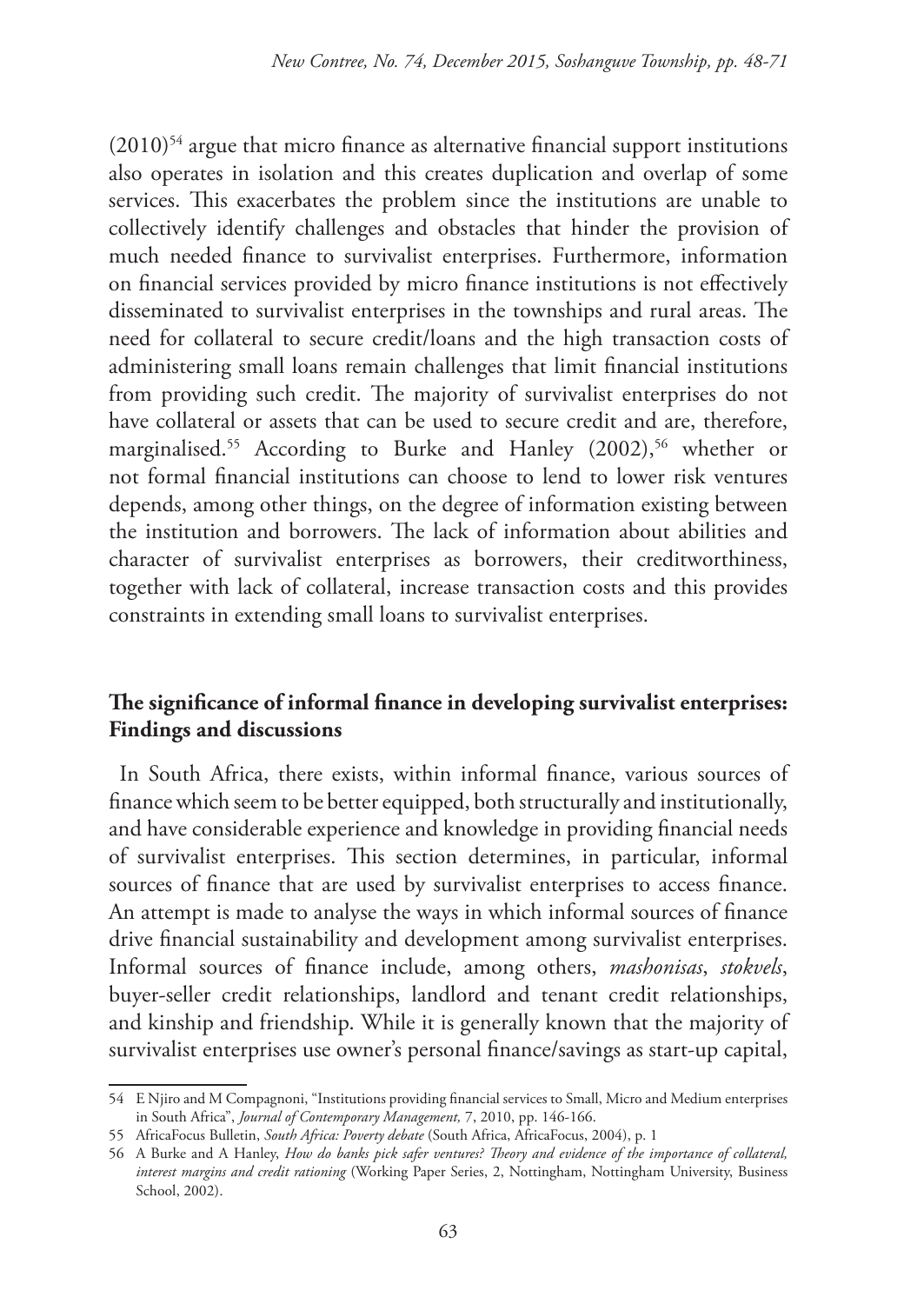Aryeetey (1998)<sup>57</sup> argues that the enterprises continue to draw and depend on informal sources of finance to augment this personal finance or saving, particularly as the enterprises grow and develop. It is further argued in this article that while informal sources of finance are found to be helpful, they may be inadequate particularly in the long run as survivalist enterprises grow and become larger.

Studies on the significance of informal finance on economic development and growth have been conducted by researchers around the world. According to Tsai,58 the significance of informal finance lies in social structures embedded in the informal financial arrangements between survivalist enterprises (as borrowers) and lenders. An important aspect of informal finance is its ability to remove the need for collateral and to lower transaction costs of borrowing. Credit carries no or very low interest rate and often relates to social ties between survivalist enterprises and lenders. This case differs significantly from the formal credit situations where interest rate is paid on the loan advanced to borrowers. Survivalist enterprises use development approaches that rely on informal knowledge systems for their survival. Informal knowledge refers to mutual long-standing traditions of certain traditional or local communities,<sup>59</sup> which include the availability of information about each member of the community. Informal finance is, therefore, the extension of credit or small loans where mutual understanding and an environment of trust, loyalty, and respect between people involved in the borrowing and lending activities exist.

In informal finance, the lenders are not formally regulated and do not fall under the jurisdiction of law, taxes and other regulations.<sup>60</sup> Social norms and customs in this case play a pivotal role in financial relationships between borrowers and lenders as these characterise borrowing and lending activities. A framework of trust, respect and loyalty underlies all financial relationships. Furthermore, informal rules or constitutions which the local communities formulate themselves, determine how lending and borrowing activities are to be conducted. These rules are flexible, simple and improve access to both savings and credit to satisfy the goal function. The lender possesses knowledge that permits accurate predictions to be made about the risk status of the borrower, his loyalty, character, and private habits. In the formal financial

<sup>57</sup> E Aryeetey, *Informal finance for private sector development in Africa...*, pp. 1-3.

<sup>58</sup> KS Tsai, "Imperfect substitutes…", *World Development,* 32(9), 2004, pp. 1487-1507; J Murdoch, "The microfinance promise", *Journal of Economic Literature*, 37(4), 1999, pp. 1569-1614.

<sup>59</sup> MP Mashigo, *Group lending...*, p. 11.

<sup>60</sup> J Murdoch, "The microfinance promise", *Journal of Economic Literature*, 37(4), 1999, pp. 1569-1614.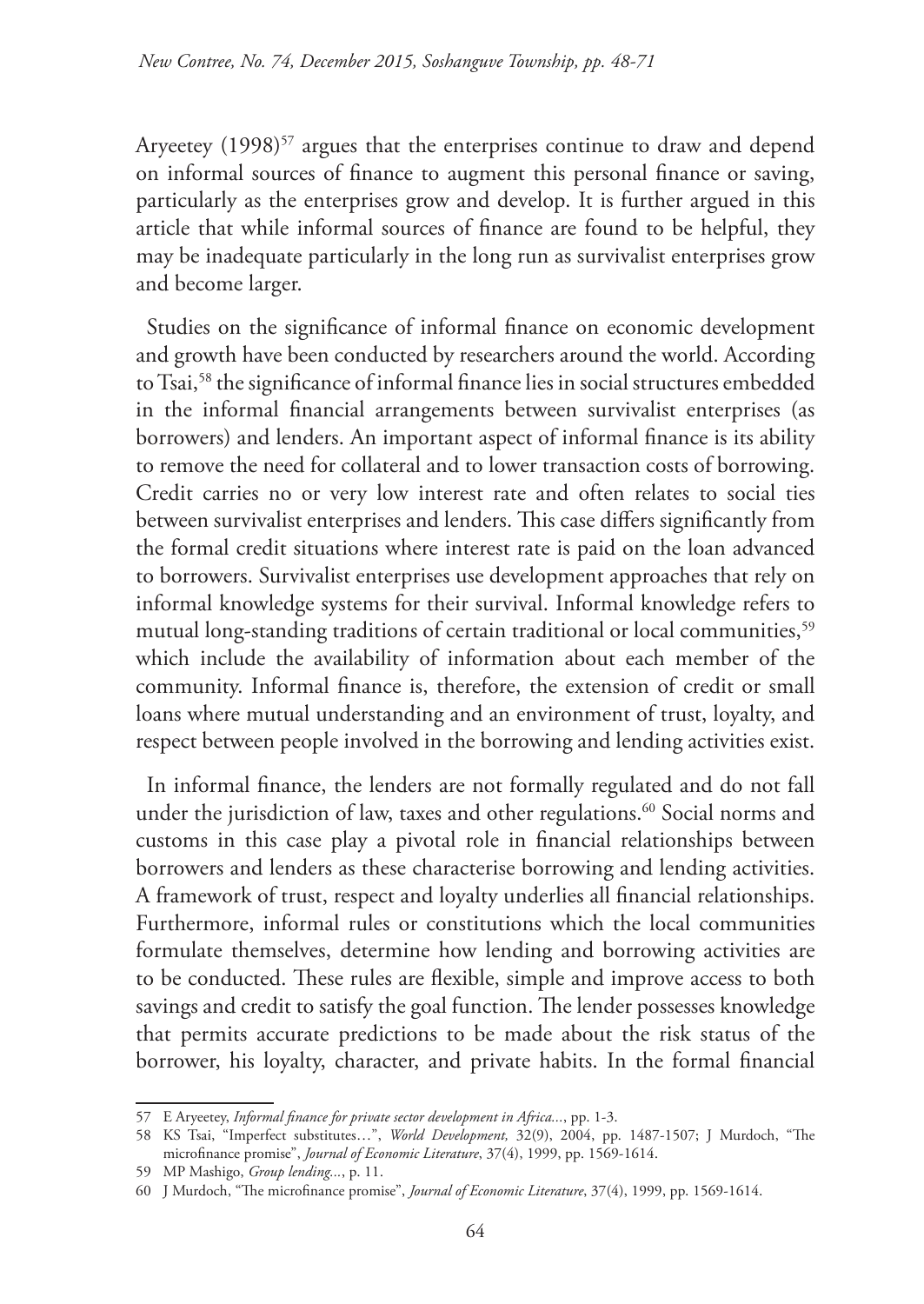sector, to produce information about the borrower normally incurs some costs, but in the case of informal finance, mutual long-standing traditions reduce transaction costs in that such information is readily available.

Using data from the interviews conducted with managers/owners of survivalist enterprises operating in the Soshanguve township, it was found that 78 percent of them are totally unemployed whereas 22 percent, which constitute only women, engage in domestic work in the private homes where they do piece jobs and lack benefits or social security. Many earn a monthly income of between R200 and R250 which is insufficient for them to finance their enterprises and survive. As a result, they have no choice but to secure credit as additional income to sustain their enterprises. The majority of survivalist enterprise operators come from very poor areas of the economy and townships and have very little educational background. Their limited access to education and lack of the necessary skills needed to perform some duties make them to be marginalised by the formal financial sector. Among survivalist enterprises that have been sampled for this research are 70 percent who have primary education, 24 percent secondary education, whereas 6 percent are university/college drop outs. These university/college drop outs cited the lack of money as reasons for discontinuing their studies in the very first year of their registration.

The income generated by survivalist enterprise operators is mainly used to provide minimal subsistence means for themselves and their families. It is evident in this research that these operators have been forced by the formal market's imperfections to start their businesses due to the struggle for survival and livelihoods rather than positive economic growth. The research found that 46 percent of survivalist enterprises employ only one employee whereas 36 percent employ two employees, and the remaining 18 percent utilise the services of family members. They cited lack of access to loans and even small loans (micro credit) from both the formal banking and micro lending sectors as a serious problem. These sectors are reported to demand collateral which the enterprises themselves do not have. The enterprises, therefore, adopt a wide range of livelihood strategies to secure their own survival. They continually depend on informal sources of finance to access credit which can be allocated to their enterprises (or other household activities) (See Table 1 below).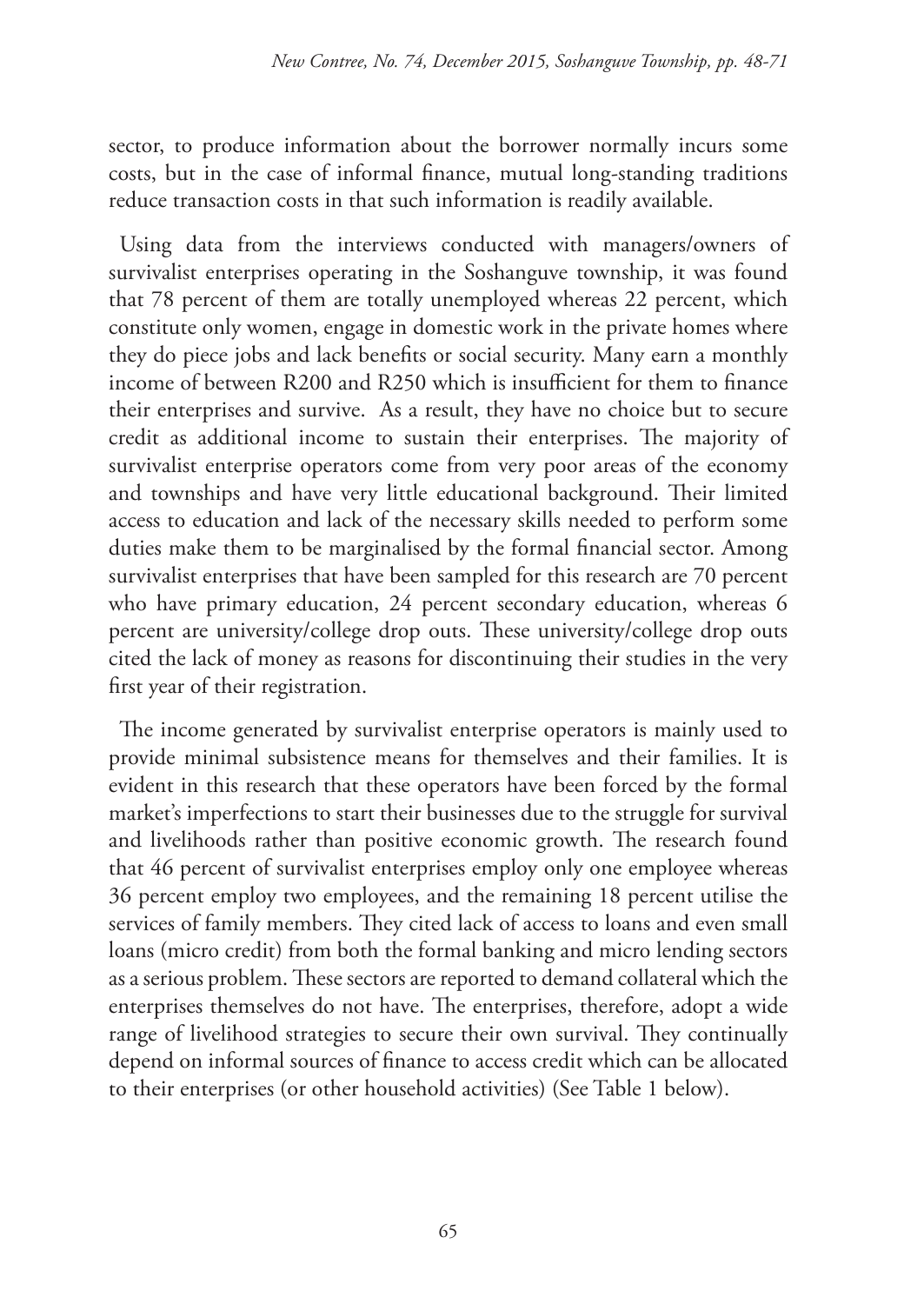| <b>Survivalist</b><br>enterprises | Percentage<br>operating<br>enterprises | Informal sources of credit |                           |                        |                   |                |
|-----------------------------------|----------------------------------------|----------------------------|---------------------------|------------------------|-------------------|----------------|
|                                   |                                        | Landlord<br>and tenant     | Kinship and<br>friendship | Buyer-seller<br>credit | <b>Mashonisas</b> | <b>Stokvel</b> |
| <b>Fruits and</b><br>vegetables   | 62                                     | 12.9                       | 22.5                      | 6.5                    | 35.4              | 80.6           |
| Spaza shops                       | 10                                     |                            | 40                        | 20                     | 40                | 80             |
| <b>Hairdressers</b>               | 28                                     |                            | 71.4                      |                        | 28.6              |                |

**Table 1: Survivalist enterprises and informal sources of credit/finance in the Soshanguve township**

The Table shows that the majority of survivalist enterprise operators, for example 62 percent, survive through selling fruits and vegetables which are demanded on a daily basis by the local community. Only few, 10 percent, operate spaza shops whereas 28 percent constitute hairdressers operating their businesses in their homes or street corners. A large number of survivalist enterprises, for example, 80.6 percent of those selling fruits and vegetables, and 80 percent of those operating spaza shops in the Soshanguve township access credit from *stokvels* to which they belong. It is evident that *stokvels* are the most common informal sources of finance used by survivalist enterprises. These *stokvels*, as discussed above, have achieved significant scale and sustainability and provide not only savings which is mobilised by members on a rotational basis, but also consumption, productive and emergency credit to survivalist enterprises on the basis of mutual help.<sup>61</sup> Screening decisions are motivated and assessed by loss-avoiding social rationales like customdetermined thresholds and positions rather than conventional rational axioms when optimising utility. This gives protection against cheating and racketeering on finance and buys certainty and sustainability in the collective at a cost much lower than the formal screening and monitoring occurring in the formal financial sector.

Survivalist enterprise operators indicated that a person known to have excessive alcohol intake or a drinking problem, for example, is not accepted in the *stokvel* and as such cannot access credit. They indicated that they contribute a minimum of R50 (around \$4.76) per month into the *stokvel'*s pool. Although the contributions have different purposes, part of the amount is used as credit to the members as the need for such credit arises. Members

<sup>61</sup> S Wixley, *The poor philanthropist...*, p. 5; MP Mashigo, *Extending credit…*, p. 77; G Verhoef, *Money, credit and trust...,* p. 6.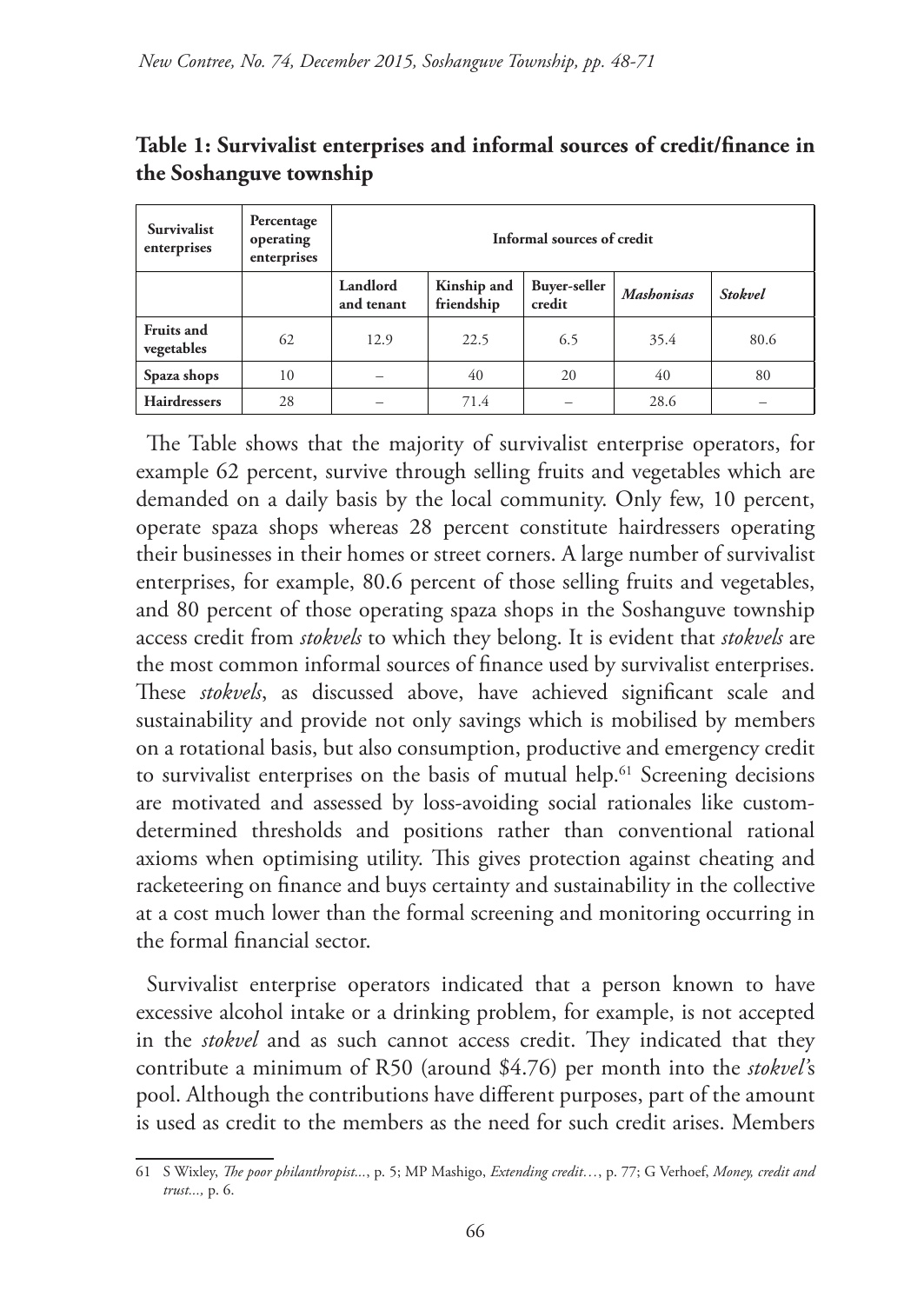are bound by the *stokvel* rules to socialise through regular meetings which are held weekly, monthly or fortnightly to discuss financial issues and to tighten the common bond between group members. Most importantly is that credit is provided without interest and collateral and this reduces the cost of securing such credit. Defaulting is very minimal due to peer pressure and members repay to maintain reputation and respect. According to some respondents, none of them would want to be excluded from the *stokvel* and/or viewed by their peers as irresponsible since this would impact negatively on their reputation.

The research also found that 35.4 percent of survivalist enterprises sell fruits and vegetables, 40 percent of those operating spaza shops, as well as 28.6 percent of the hairdressers, access credit from the local *mashonisas* who are regarded as being responsive to their needs. According to Schoombee (1998)<sup>62</sup>, the South African legislation is unable to regulate *mashonisas* since they are difficult to track. Like *stokvels*, honesty, trust, loyalty and local information, all play an important role in borrowing and lending activities. *Mashonisas*  are seen as lenders of last resort for survivalist enterprises. They provide instant cash and specialise in short-term loans, generally for 30 days. The research conducted by the researcher in 2012 to assess the financial viability of *mashonisas* found that more than 55 percent of the twenty five *mashonisas* were shebeen owners whereas about 30 percent were formally employed.<sup>63</sup> The research found that they both operate a joint micro-lending business and augment their own money by borrowing from the formal banks. It is important to mention that survivalist enterprises (as borrowers) indicated that they do not normally consider the cost of credit or interest charged by *mashonisas* but the fact that such credit is easily accessible. Furthermore, these *mashonisas* do not necessarily need any proof of employment or collateral, but only assurance from their regular clients that money will be repaid on a determined date.

When asked about this repayment assurance, survivalist enterprise operators indicated that *mashonisas* keep a record of all transactions in a book where each borrower is requested to sign the agreement, that is, date of loan issue, date of repayment, and the amount requested. Only a few of the *mashonisas* have

<sup>62</sup> A Schoombee, *South African banks and the unbanked: Progress and prospects* (South Africa, University of Stellenbosch, Department of Economics, 1998), p. 4.

<sup>63</sup> MP Mashigo, "The lending practices of township micro-lenders and their impact on the low-income households in South Africa", *New Contree Journal, A Journal of Historical and Human Sciences for Southern Africa,* 65, 2012, pp. 1-24.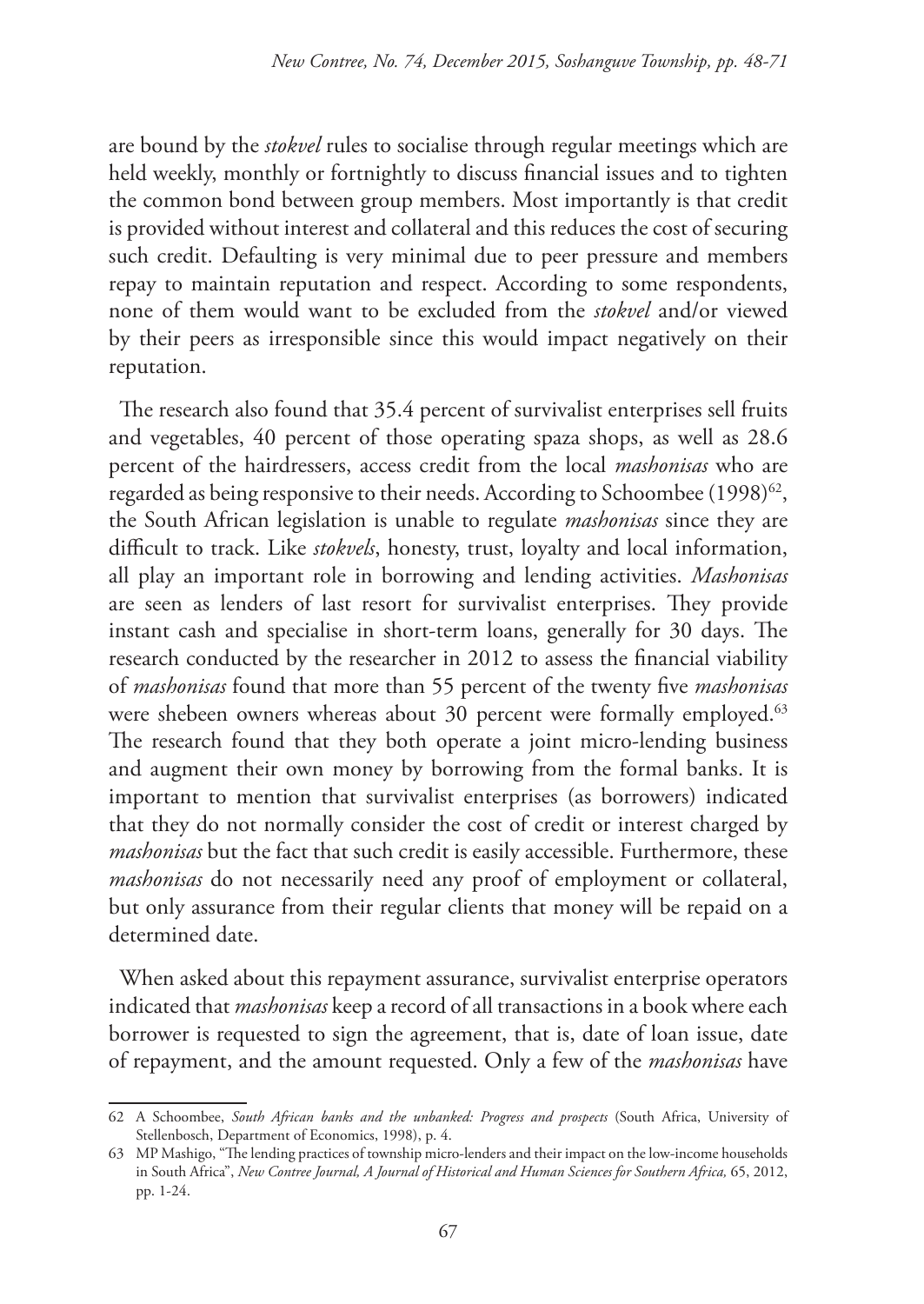been reported to be using computers/laptops for record keeping and copies of the agreement are printed and signed by both the *mashonisas* and their borrowers. New clients receive financial assistance only if they are introduced and recommended by regular and trusted clients. Of importance to survivalist enterprises is that the decision on whether one qualifies for credit or not is reached quickly. Lending and borrowing contracts are relationship-based with borrowers gaining reputation as they build a clean repayment record and this enables them to access future loans. These social connections have been found to remove the need for collateral and asymmetric information – a competitive advantage which *mashonisas* have over the formal financial sector.

Furthermore, buyer-seller credit relationship was also found to be a preferred source of finance in townships such as Soshanguve. Trade credit, in this case, dominates financial operations and utilises information links, as part of traditional social practices, between parties through commodity transactions. It was found that only 6.5 percent of fruits and vegetables enterprises and 20 percent of spaza shops in Soshanguve regularly buy from a specific seller in the community who gives them, in return, reduced prices for buying the products in bulk. Of importance is the overwhelming dominance of trade credit where the sellers provide products on credit to their regular enterprise operators and who have past records of repaying loans. No collateral is needed by the sellers in this arrangement. On the contrary, pre-payment has been found to be more important for new or non-regular clients. The study conducted by Aryeetey (1998)<sup>64</sup> found client pre-payment for goods in countries like Ghana to be more important than sellers'/suppliers' credit for financing small and survivalist enterprises. However, this varies considerably in Zimbabwe as well as South Africa where survivalist enterprises receive sellers' credit.

Kinship and friendship or reciprocal lending has been found to be very strong in the townships and rural areas. Whenever there is an urgent need for cash, people approach those they are closest to for help, for example, a relative, friend, or neighbour because they would expect them to return the favour sometime in the future (a reciprocal obligation). This is, according to U.S Library of Congress (undated), a reciprocal interdependence in which the grantor of the favour can expect help from the debtor, and the debtor can, in return, ask the favour. Friendship and kinship provide a framework of trust, loyalty, reputation, and social relationships, the traditional values which underlie all financial relationships to entrust or believe. These traditional

<sup>64</sup> E Aryeetey, *Informal finance for private sector development in Africa...*, pp. 1-3.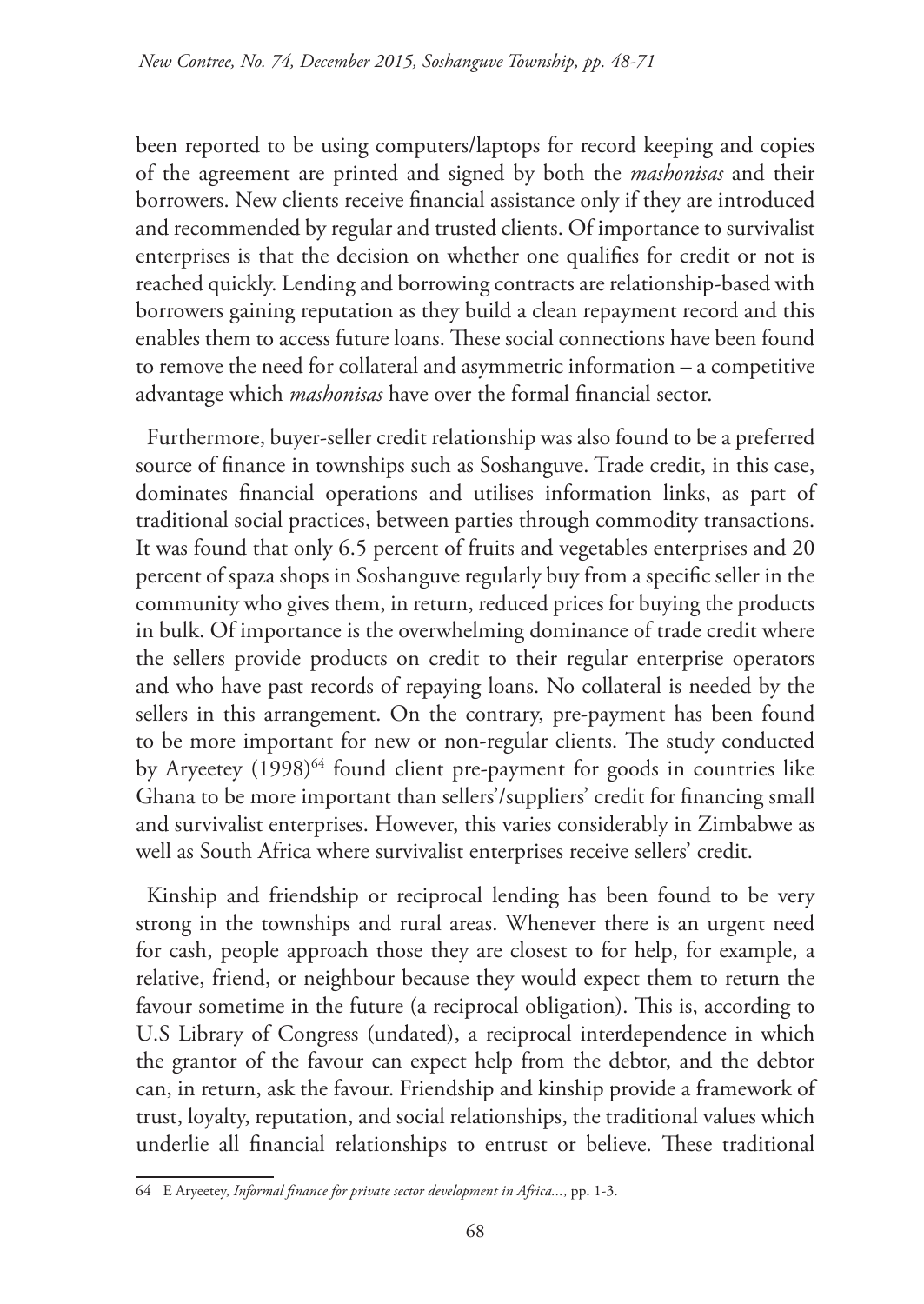values replace the need for physical collateral. A large number of hairdressers (71.4 percent) are not *stokvel* members since they highly depend on families and friends for credit compared to only 22.5 percent of fruits and vegetables and 40 percent of spaza shop enterprise owners who belong to *stokvels*. Some of these hairdressers include young men and women who have completed matric (Grade 12) and could not attend universities due to financial constraints. The majority mentioned that they receive financial assistance as start-up capital from their relatives and immediate families to buy equipment and hair products. While very few are requested to pay back the money (with no interest rate) in the near future when their businesses grow, some indicated that they are not. Their dependence on relatives or families becomes minimal as their businesses grow and generate some profit. However, they still continue to approach their relatives when the need for cash arises. In the case of neighbour relationships, it was also found that the loans that are provided involve no interest rate at all. The problem of collateral does not exist in these informal arrangements.

Lastly, landlord and tenant credit is generally the kind of bonds which prescribe patterns of appropriate behaviour and are formed between landlords and tenants in developing countries where the landlord acts as a savings or deposit collector collecting money from the tenants for safe keeping.<sup>65</sup> Communication between the landlord and tenants is easy as the landlord (savings collector) visits them on their premises to collect money. Tenants are obliged to save every month in case there is an urgent need for credit. The significance of this informal source of finance is that in addition to collecting money, the landlord also becomes a lender or a source of credit to the tenants. No fee or interest is charged when extending credit and there is no complicated information that is required to extend credit because they know each other very well. This also reduces the collateral problem and transaction costs of extending credit because the savings that are contributed every month is used as collateral for the loans. Also important about this arrangement is that the problems of transport or transportation costs to access money do not exist. This arrangement, though prevalent in other developing countries, has not been found to exist in Soshanguve among the selected survivalist enterprises. The researcher, however, found that only 12.9 percent of survivalist enterprises selling fruits and vegetables are involved in in-kind credit between themselves as tenants and landlords. These tenants are foreign nationals from other

<sup>65</sup> S Wixley, *The poor philanthropist...*, p. 7.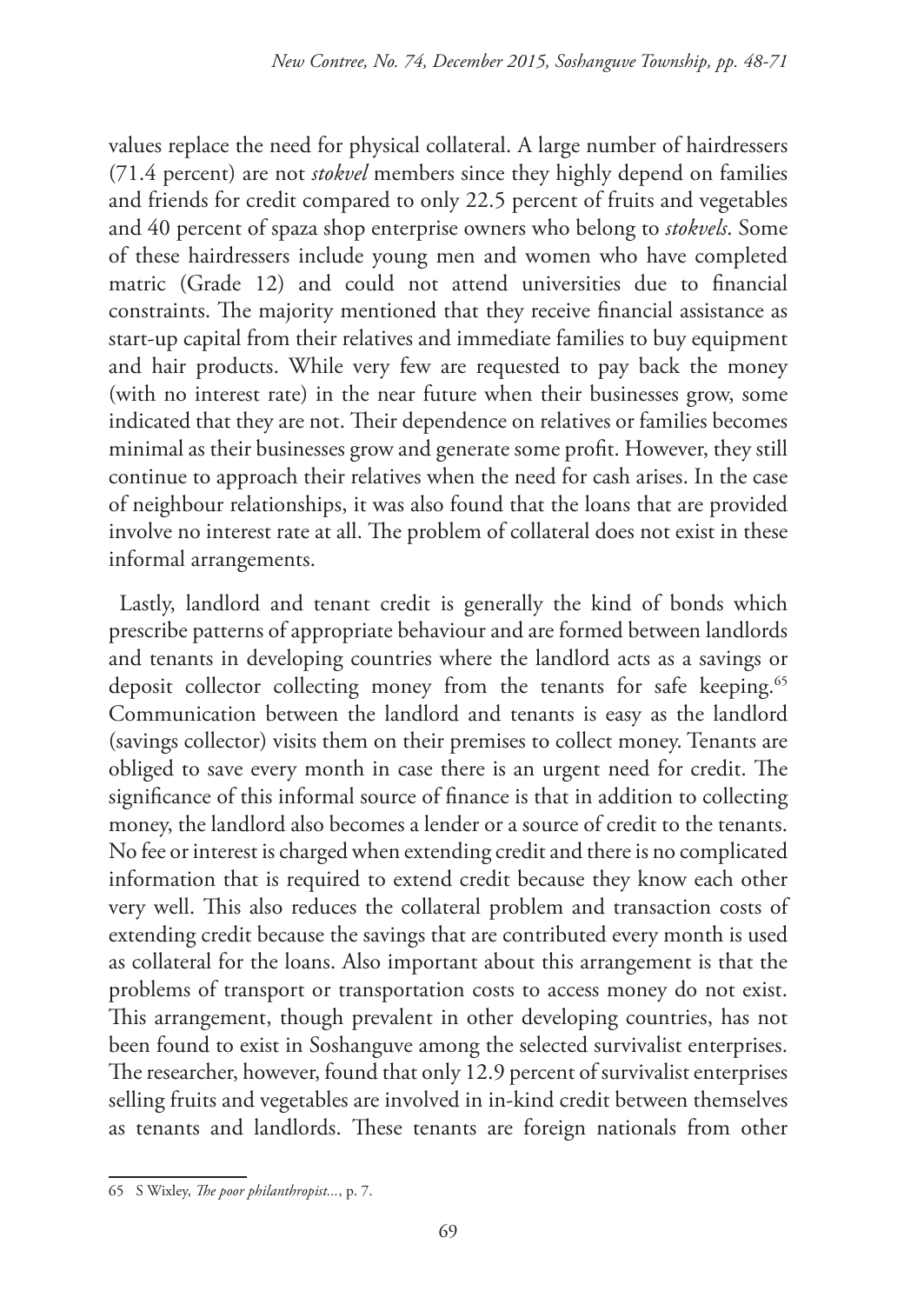African countries like Zimbabwe and Nigeria. The in-kind credit involves, on the one hand, these tenants working for their landlords and doing, for example, garden and other domestic work, and offered accommodation in return. On the other hand, these tenants mentioned that they sometimes receive monetary remuneration from the landlords depending on the amount of work performed. They further mentioned that they generate more income by working for other community members doing piece jobs on a part-time basis. The income is therefore used to buy stock (fruits and vegetables) for their survivalist enterprises.

### **Conclusion and recommendations**

Credit provision to survivalist enterprises in South Africa is coupled with a serious limitation by the formal financial sector, both banks and micro finance. This limitation is attributed to collateral requirements and financial market imperfections which are at the center of theoretical and empirical explanations of the negative relationship between inequality and growth. Informal finance has therefore gained increased recognition in the general literature on development and has become an important source of survivalist enterprises in townships such as Soshanguve. Informal finance appears to be well-structured through its informal financial arrangements to meet the credit needs of survivalist enterprises. Traditional norms and customs such as loyalty, trust, and respect embedded in social networks rather than physical collateral and high transaction costs continue to characterise borrowing and lending. Informal sources of finance has a long history. Amongst others they are *stokvels*, *mashonisas*, kinship and friendship, and buyer-seller credit relationship. Though these are very significant channels of improving access to much-needed finance by survivalist enterprises in Soshanguve, have not received recognition and support commensurate with their current and potential contribution to resource allocation, income distribution and economic development.

The South African government should consider the former historical role that informal finance played in survivalist enterprises development and poverty reduction and takes initiatives to support it. Strategic principles such as collateral substitute, socialisation, and customisation that apply to informal sources of finance have proven to have a positive impact on economic development, particularly for survivalist enterprises. In the case of